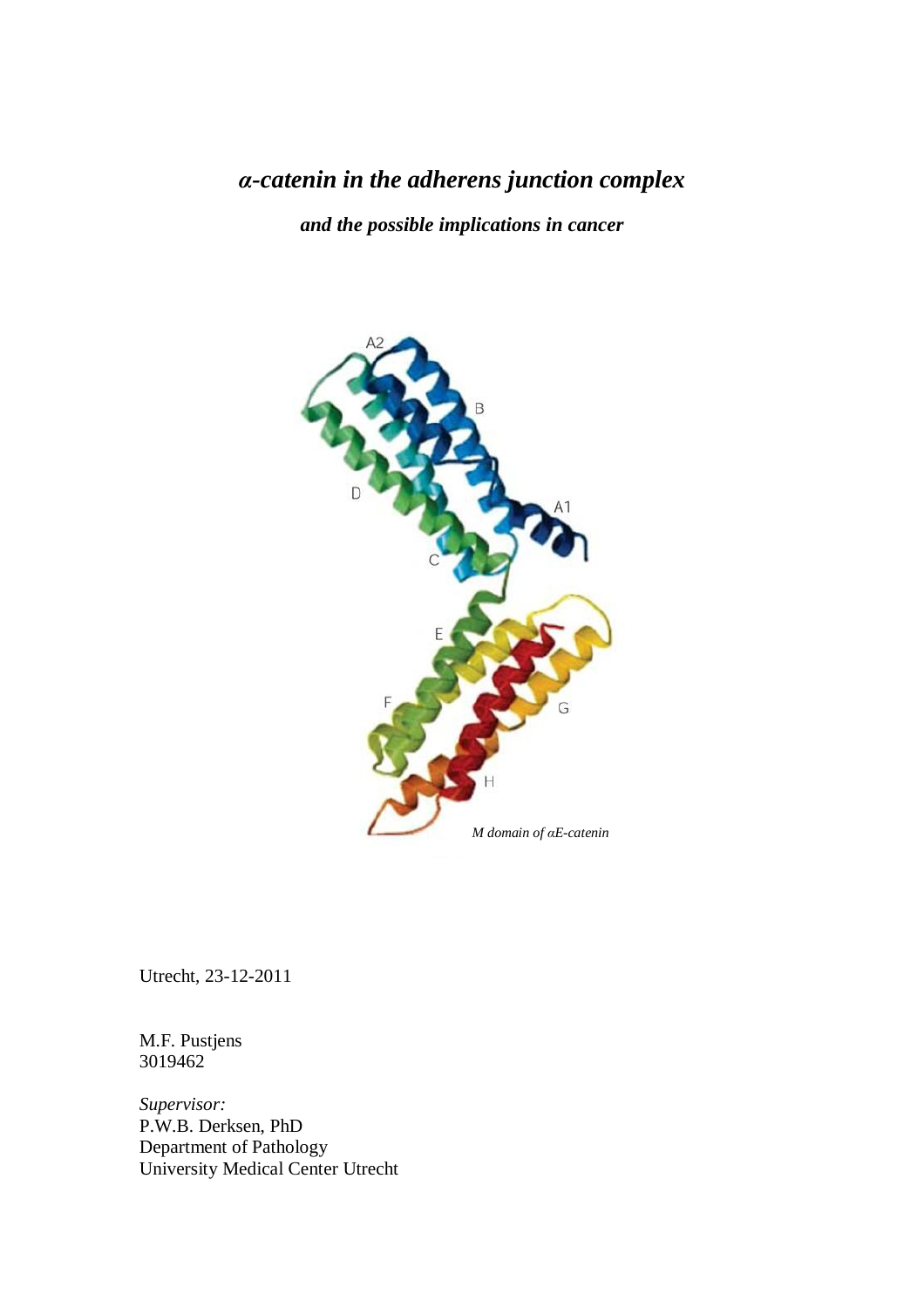# **Content**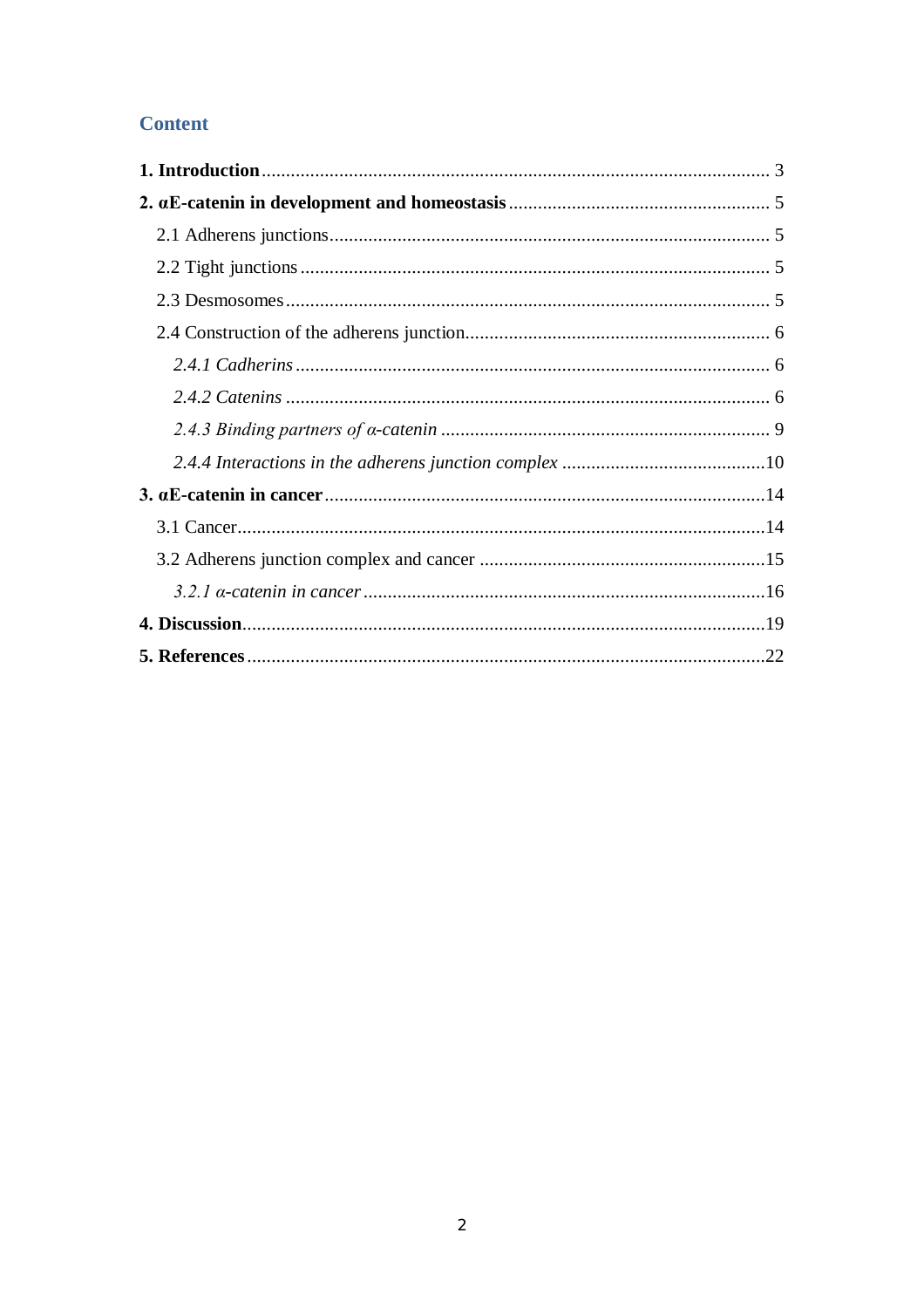### **1. Introduction**

Epithelial cells line organs, glands and surfaces of structures throughout the whole organism. A key property of epithelial tissues is structural integrity. External and internal epithelia form a protective barrier, while internal epithelia also create physiologically controlled subdomains within an organism (Radisky, 2005). Epithelia have an apical upper surface exposed to the body exterior or cavity of an internal organ, and basal lower surface, that is attached to the basal lamina. Cellular binding structures near the apical surface differ in form and function from those regions near the basal surface. Most epithelia contain microvilli, fingerlike extensions of the plasma membrane that functionally increase the exposed surface area. Adjacent to the basal surface is the basal lamina, a thin supporting sheet consisting of glycoproteins that are secreted by epithelial cells. Epithelial cells are held together in intimate contact with each other and the underlying connective tissue (Figure 1).



**Figure 1: Intestinal epithelial cells with adherens junctions, tight junctions and desmosomes. a** | the junctional complex at the most apical region of lateral membranes is circled. **b** | electron micrograph of the junctional complex in mouse intestinal epithelial cells. The junction is circled. Mv, microvilli; TJ, tight junction; AJ, adherens junction; DS, desmosome. Scale bar: 200nm. (Tsukita, Furuse, & Itoh, 2001)

As can be seen in Figure 1, the junctional complex of simple epithelial cells consists of three components; tight junctions, adherens junctions and desmosomes. The adherens junctions (AJ) are the strongest and play an important role in tissue integrity. During cytokinesis or cell migration, cell contacts are broken and re-established, which means that the adhesive state of cells is highly dynamic (Pokutta & Weis, 2000).

Cell-cell junctions are organized by adhesion proteins and the underlying cytoskeleton. They can respond to signals that eminate from changes in cell shape during tube formation and cell movement during convergent extension in gastrulation (Keller, 2002; Lubarsky & Krasnow, 2003). The junctions serve as a permeability barrier between different biological comportments in the body (Drees et al., 2005).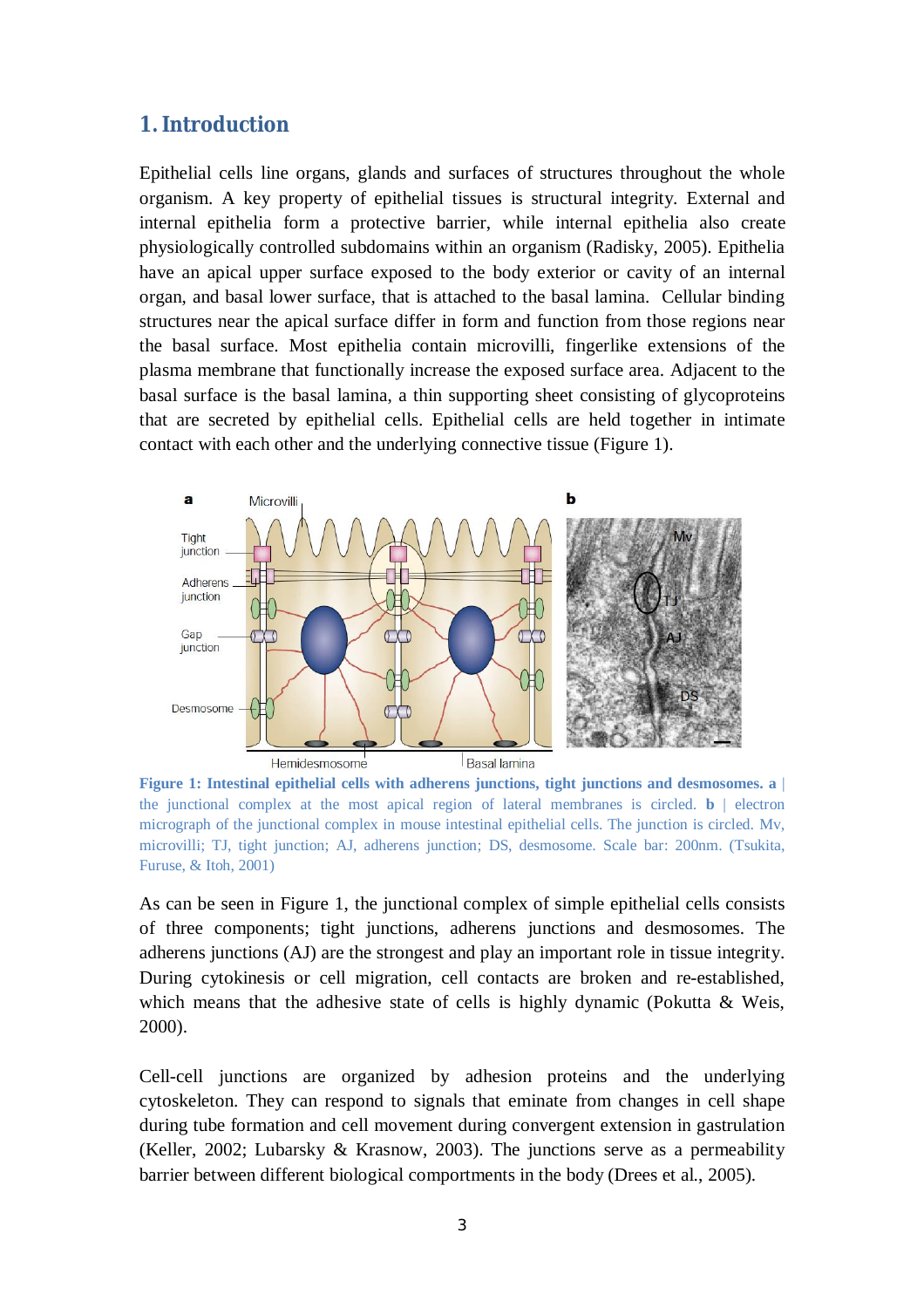Part of embryonic development in which the junctional complex is critically restructured is the epithelial to mesenchymal transition (EMT) (Thiery, 2002) (Figure 2). It is an essential step to progress beyond the blastula stage of embryonic development. One of the steps in EMT is downregulation of certain proteins of the adherens junction complex, like E-cadherin. This is necessary for the cells to be able to detach from each other (Thiery, 2002). Primitive epithelial cells undergo EMT to from non-epithelial cells that are loosely embedded in an extracellular matrix (Thiery, 2002). For the migration in an extracellular environment and for colonization of areas involved in organ formation, epithelial cells need appropriate morphology.



**Figure 2: Epithelial mesenchymal transition.** Occurs when epithelial cells lose their epithelial characteristics, including dissolution of cell-cell junctions (tight junctions (black), adherens junctions (blue) and desmosomes (green)) and loss of apical-basolateral polarity. The cells acquire a mesenchymal phenotype characterized by actin reorganization and stress fiber formation (red), migration and invasion. (Xu, Lamouille, & Derynck, 2009)

When the integrity of the AJ complex is compromised, which is often the case in cancer, this can lead to invasion and metastasis. Several components of the complex that may play a role in cancer will be described later in this report.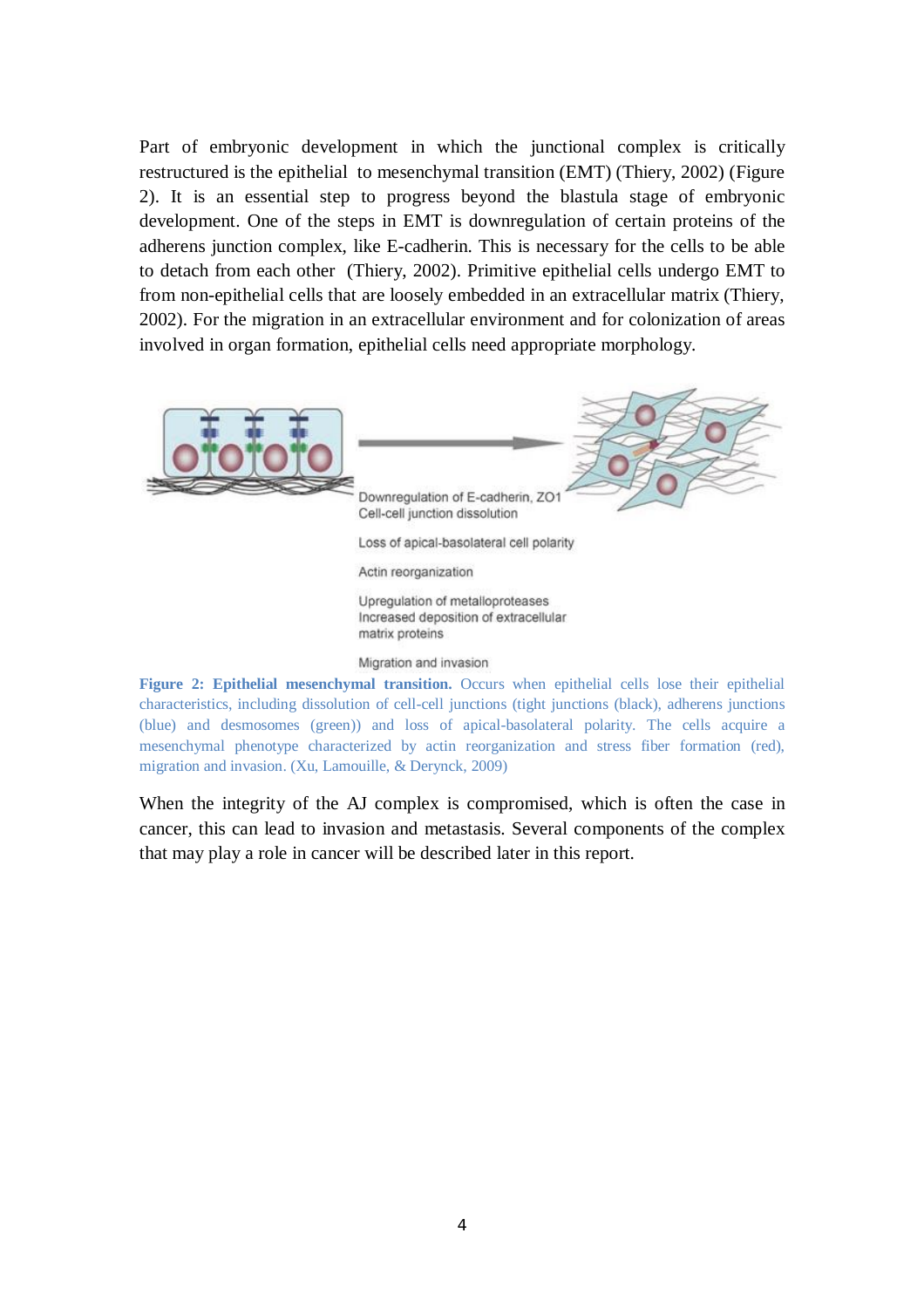## **2. αE-catenin in development and homeostasis**

Epithelial cells are linked together by adherens junctions, tight junctions and desmosomes (Figure 1). The adherens junctions are the strongest and most important for tissue integrity.

#### **2.1 Adherens junctions**

Adherens junctions (AJ) are responsible for the initiation and stabilization of cell-cell adhesion, regulation of the actin cytoskeleton, intracellular signaling and transcriptional regulation (Hartsock & Nelson, 2008). They are found between many different cell types, such as epithelial cells, cardiac myocytes and fibroblasts (Yap et al., 1997). The classical adherens junctions are cadherin-based and mainly function in anchoring the actin cytoskeleton and mediating cell-cell adhesion (Yap et al., 1997). To form cell-cell adhesions, individual cadherins self-associate extracellularly. Classical cadherins are linked to the actin cytoskeleton by interacting with several catenins such as β-catenin and p120 catenin and indirect interaction with α-catenin (Knudsen et al., 1995). The exact biochemical composition and spatio-temporal regulation of the AJ is still largely unknown.

#### **2.2 Tight junctions**

The tight junction, or zonula occludens, is a site where two cells are attached closely together in epithelial and endothelial cellular sheets. Cells are linked with each other to maintain structural integrity of the sheets that line fluid comportments. The intercellular space between these adjacent cells is sealed, so there is no diffusion of solutes possible. Tight junctions vary in tightness depending on the cell type and the permeability can be regulated (Madara, 1988). Furthermore, they are thought to function as a fence between apical and basolateral membrane domains and they can function as a gate, controlling paracellular passage of ions and solutes between cells (Schneeberger & Lynch, 1992).

The tight junctions' strands are associated laterally, in the opposing membrane of the adjacent cells, thus forming paired tight junction strands. An integral membrane protein localized at tight junctions is occludin, the first identified protein in chicken and mammals (Ando-Akatsuka et al., 1996). Other transmembrane proteins that are integral components of tight junction strands are claudin-1, -2 and zonula occludens (ZO)-1 and ZO-2 (Tsukita et al., 2001).

#### **2.3 Desmosomes**

Desmosomes are intercellular junctions involved in adhesion that attach intermediate filaments (keratin) to regions of tight cell-cell adhesion. They are composed of transmembrane proteins of the cadherin family linked to the intermediate filament cytoskeleton. This linkage is probably through γ-catenin (plakoglobin) and desmoplakin (Kowalczyk et al., 1998).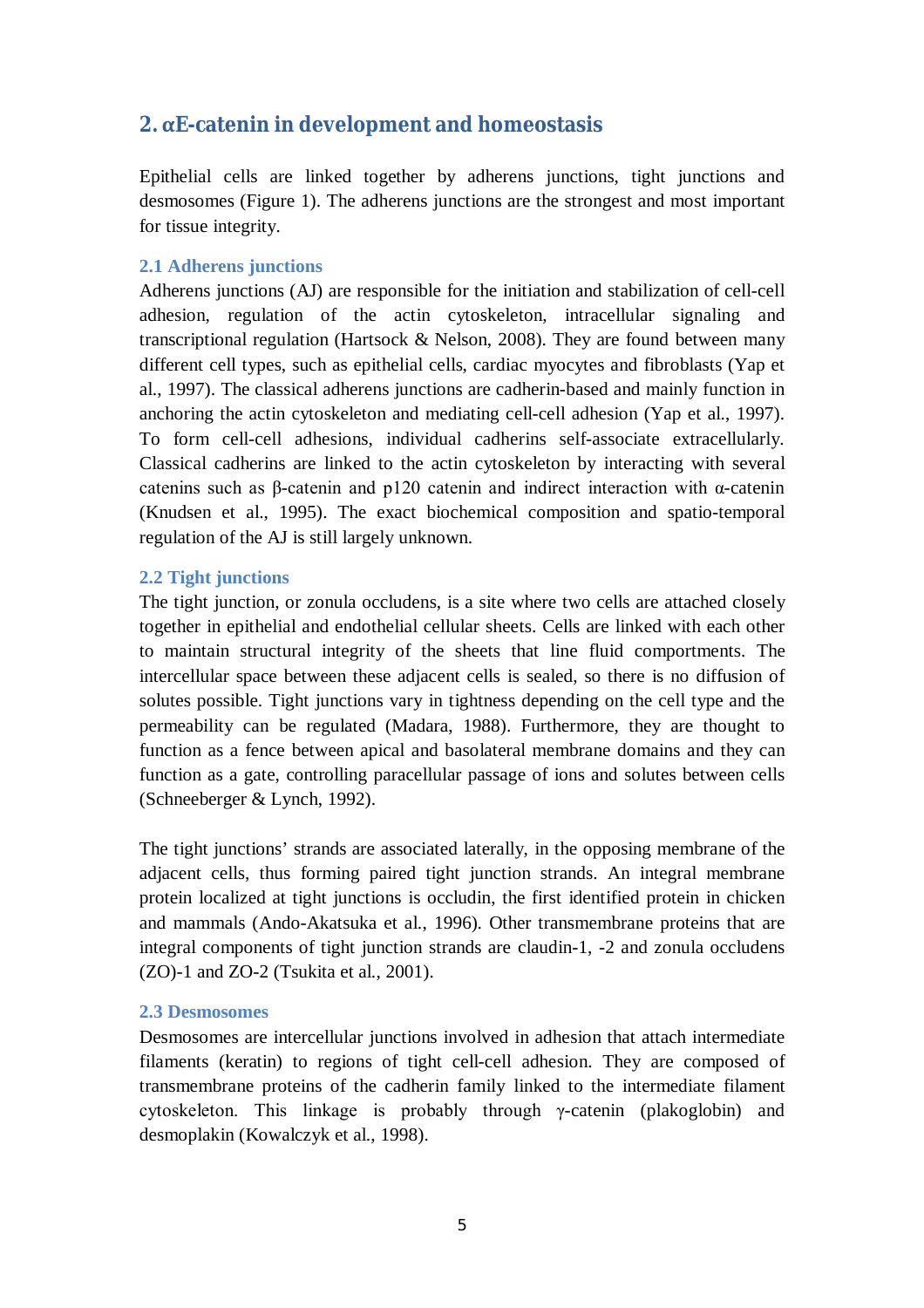#### **2.4 Construction of the adherens junction**

#### **2.4.1 Cadherins**

Cadherins are  $Ca^{2+}$  dependent cell surface glycoproteins involved in cell-cell adhesion with an N-terminal extracellular region, or ectodomain, a transmembrane anchor and a C-terminal intracellular region. There are two kinds of adhesion; homophilic (homotypic) adhesion, the intercellular contact of cells expressing the same cadherin, and heterophilic (heterotypic) adhesion, where intercellular contact of cells expressing different cadherins takes place. Strand exchange is a mode of cadherin dimerization in which a β-strand of one cadherin domain binds another domain and vice versa (Pokutta & Weis, 2007).

E (epithelial)-cadherin is a single-pass, transmembrane glycoprotein and a member of the classical cadherin family, just like N (neuronal)-, P (placental)-, and R (retinal) cadherin (Menger & Vollmar, 1996). There are five characteristic extracellular cadherin repeat domains for the classical cadherins (Halbleib & Nelson, 2006). Ecadherin is known as uvomorulin, L-CAM, cell-CAM 120/80, or Arc-1 (Wijnhoven, Dinjens, & Pignatelli, 2000).



Cadherin-based adhesion is controlled by intracellular linkage to catenins through various mechanisms. The catenin p120 is an inhibitor of cadherin endocytosis by inhibiting clathrin mediated endocytosis. This way it stabilizes cadherins at the cell surface (Davis et al., 2003; Yap et al., 2007).

#### **2.4.2 Catenins**

Except for α-catenin, all catenins (β-catenin, plakoglobin and p120-catenin) share sequence similarity and they belong to the armadillo family of proteins. α-catenin has a different sequence and structural organization. Figure 3 depicts the different catenins of the adherens junction complex.

**Figure 3: Adherens junction complex.** E-cadherin (light blue), p120-cat/δ-catenin (yellow), plakoglobin/γcatenin or β-catenin (blue) α-catenin (green). (Niessen, 2007)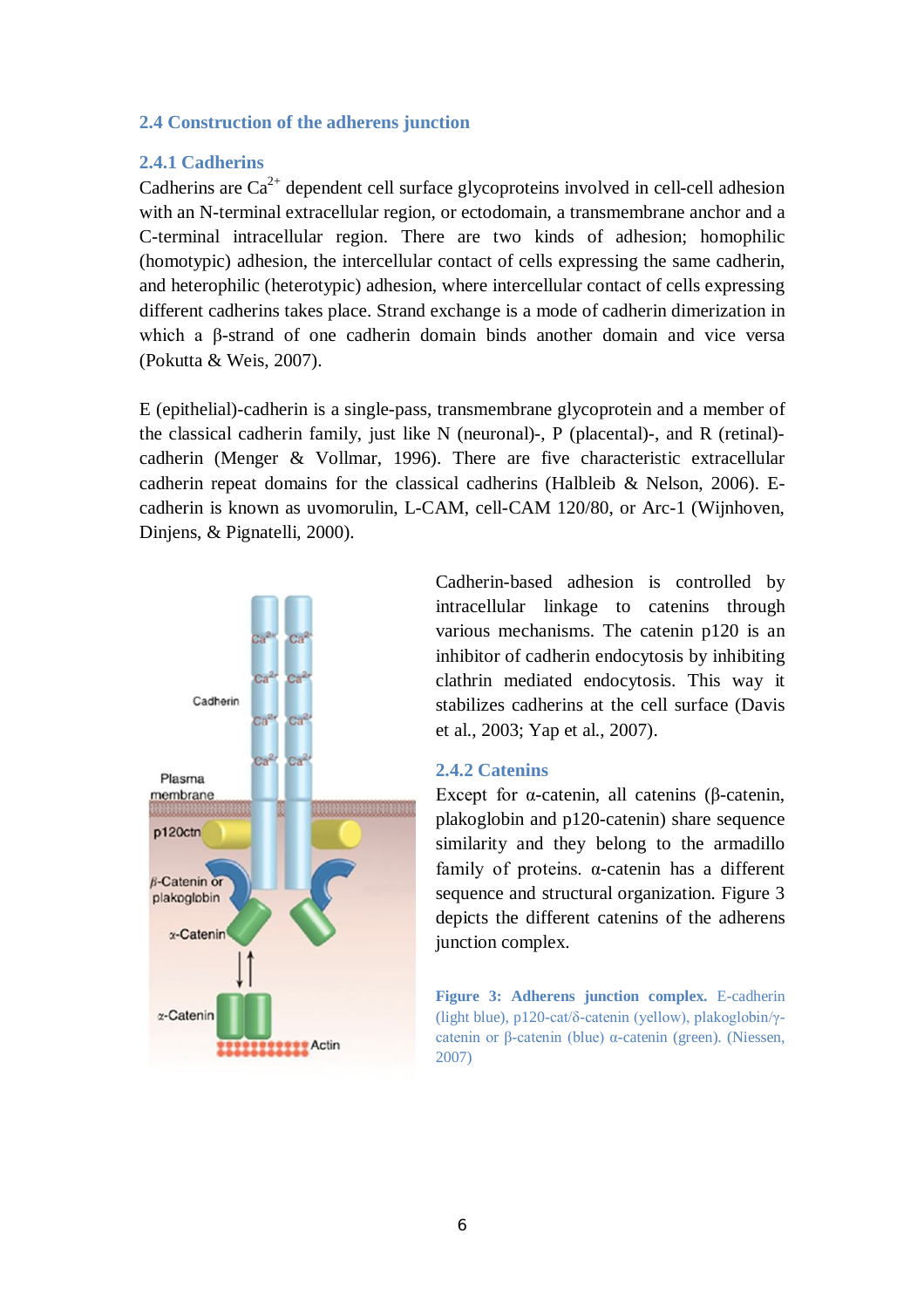p120-catenin (p120ctn) was first identified as a substrate for Src-tyrosine receptor kinase and has sequence homology to the armadillo domain of β-catenin. It has been proposed that p120ctn plays a role in E-cadherin stabilization at the plasma membrane during the formation of cell-cell contacts (Davis et al., 2003). The interaction between p120ctn and E-cadherin is needed to increase adhesiveness of cells. p120ctn interacts with Rho family GTPases and works as a regulator of cell motility through the actin cytoskeleton (Noren et al., 2000).

γ-catenin or plakoglobin (Figure 3) is the only known common cytoplasmic protein between adherens junctions and in desmosomes. It serves as a regulatory protein for desmosome organization (Lewis et al., 1997).

β-catenin (Figure 3) contains 13 repeats of a characteristic armadillo domain of ~42 amino acids that form a triple  $\alpha$ -helix. It interacts with E-cadherin by binding the Cterminal cytoplasmic domain of E-cadherin in a phosphor-regulated manner (Perez-Moreno & Fuchs, 2006). It may be the case that the interaction between E-cadherin and β-catenin occurs in the endoplasmic reticulum (ER) and that it is required for cadherin exit from the ER (Chen et al., 1999). Excess β-catenin is targeted to the proteosome, which keeps the cytosolic levels normally low. BCL9-2, a transcription factor involved in epithelial-mesenchymal transition, might have a role in mediating a switch between the adhesive and transcriptional functions of β-catenin. This switch is caused by phosphorylation of Y142 on β-catenin (Brembeck et al., 2004).

β-catenin can bind IQGAP, fascin and α-catenin. Phosphorylation of β-catenin by GSK3β leads to ubiquitination and degradation of β-catenin in proteasomes. The Wnt/Wingless signaling pathway stabilizes β-catenin by inhibiting GSK-3β. The pools of GSK3β are constantly active, but upon Wnt activation they are inhibited by phosphorylation, which results in nuclear accumulation (Prasad et al., 2009). When βcatenin accumulates in cell-cell junctions, it has a second function as nuclear transcriptional co-activator for the lymphoid enhancer-binding factor-1 (LEF1)/T-cell specific factor (TCF) family of DNA-binding proteins (Jamora & Fuchs, 2002; Kobielak & Fuchs, 2004).

 $\alpha$ -catenin, or cadherin-associated protein (CAP)-102, (Figure 3) is a conserved protein across the eukaryotic kingdom that can bind β-catenin in the adherens junction complex. There are two different subtypes of  $\alpha$ -catenin, epithelial  $\alpha$ E-catenin and neural αN-catenin. Human and mouse αE-catenin proteins are highly conserved, with 99,2% identity. The gene encoding for α-catenin is called CTNNA1.

It used to be the general idea that  $\alpha$ E-catenin linked E-cadherin to the actin cytoskeleton. In 2005, Drees and Yamada indicated that αE-catenin may not able to bind the E-cadherin-β-catenin complex and actin at the same time. This inability to simultaneously bind suggests a role of  $\alpha$ E-catenin as a molecular switch. When  $\alpha$ Ecatenin binds one of those two binding partners, the ability to interact with the other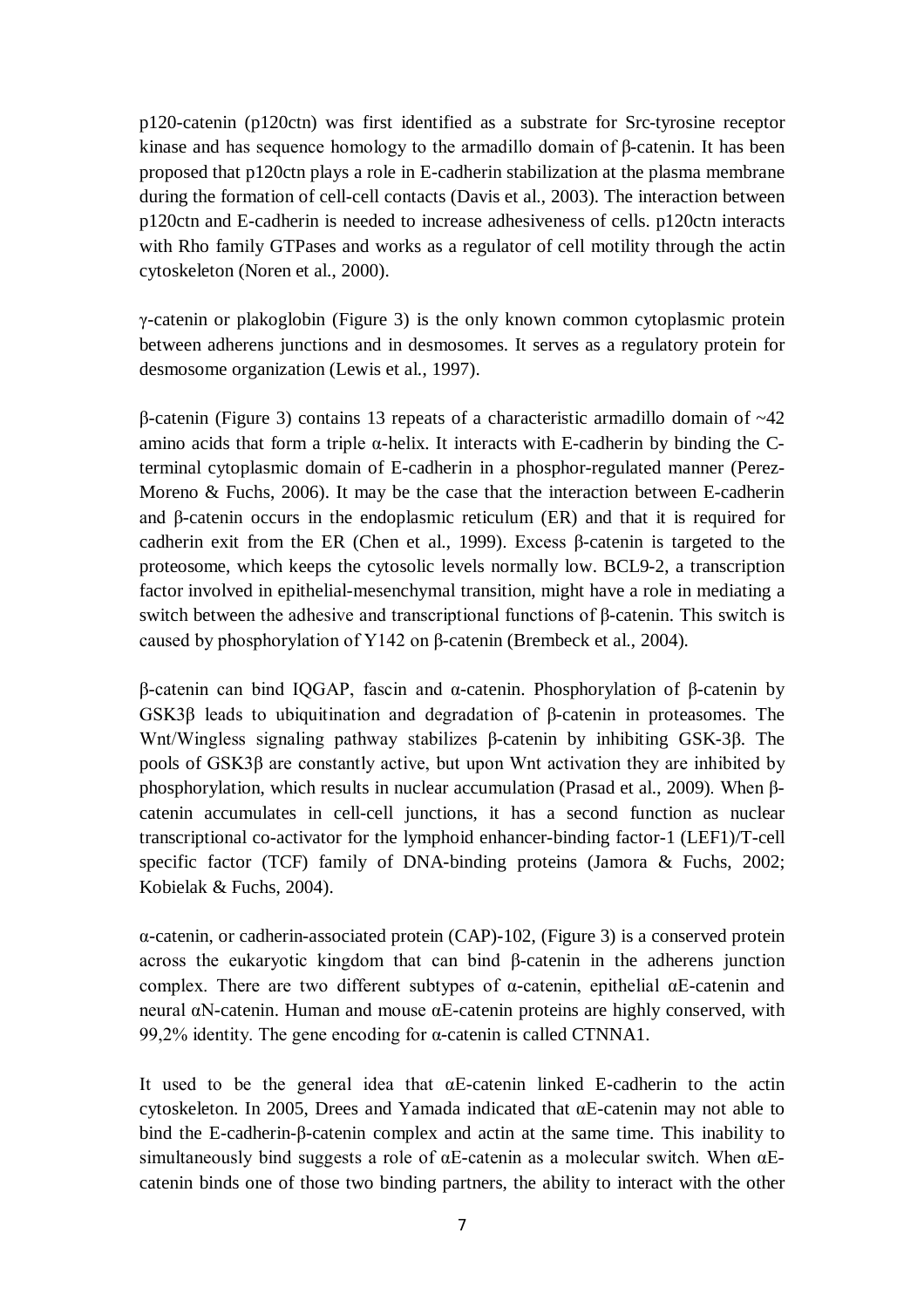changes (Drees et al., 2005; Yamada et al., 2005). Purified α-catenin can exist as a monomer and homodimer in solution and as a heterodimer with β-catenin (Drees et al., 2005). Homodimerization and heterodimerization compete with one another (Gates & Peifer, 2005). The domain for β-catenin binding and the domain for homodimerization overlap within amino acids 57-143 (Pokutta & Weis, 2000). The domains for actin and β-catenin binding do not overlap. α-catenin in its monomeric state can bind β-catenin, but not actin. Homodimeric α-catenin cannot bind β-catenin, but does bind actin (Yamada et al., 2005).

α-catenin is a relative of vinculin that shows sequence similarities (Figure 4). Both vinculin and α-catenin have the same binding partners; actin and α-actinin. While vinculins show interaction between their head and tail segments, α-catenin has a less flexible state. α-catenin probably comprises a series of repeating antiparallel α-helical domains (Kobielak & Fuchs, 2004).

α-catenin must be locally concentrated for making dimerization possible by clustering the cadherin-catenin complex during cell-cell adhesion. α-catenin switches between the α-catenin plasma membrane pool that is monomeric and bound to β-catenin, the cytoplasmic pool that is monomeric, and the cytoskeleton pool that is dimeric and can bind actin. This dynamic changing makes it possible to bind either the actin cytoskeleton or the adherens junction complex (Drees et al., 2005).



**Figure 4: Sequence similarities between αE-catenin and vinculin.** The colored areas show similarities between the two proteins, with the degree of similarity shown in percentages. The magenta region in vinculin shows the proline rich hinge segment. The open red boxes indicate actin binding domains. In the blue open box the intercellular adhesion modulation (M) domain is depicted. The numbers in this picture are the amino acids of the protein sequence. VH stands for vinculin-homology domain. (Kobielak & Fuchs, 2004)

α-catenin is required in the formation of adherens junction in epithelial cells. Cells that lack  $\alpha$ -catenin show impaired cell-cell adhesion, and when  $\alpha$ -catenin is reintroduced, the formation of adherens junctions is restored (Vasioukhin et al., 2001). It is assumed that disturbed cell-cell adhesion is preceded by mutations in genes involved in cell-cycle regulation that lead to uncontrolled growth. Conditional inactivation of αE-catenin in skin epithelium results in epidermal hyperproliferation (Vasioukhin et al., 2001). Additional experiments showed activation of the Ras-ERK/MAPK (extracellular signal-regulated kinase/mitogen-activated protein kinase) pathway, which seemed to involve the insulin-insulin-like-growth-factor signal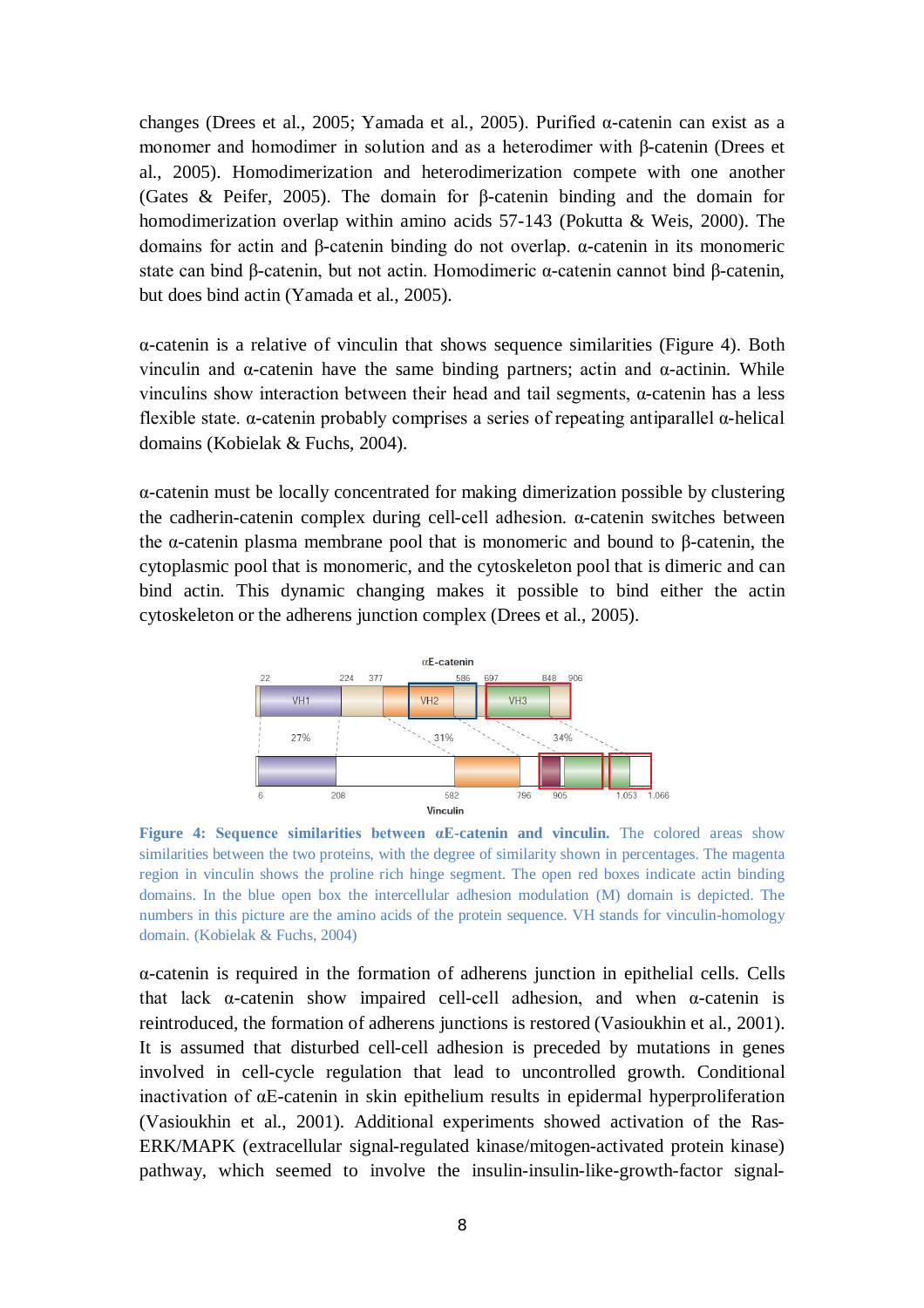transduction pathway (Vasioukhin et al., 2001). To test whether these perturbations occurred independently of the effects on intercellular adhesion, skin from α-catenin null mice was compared with skin conditionally targeted for loss of desmoplakin, a protein that links the cytoskeleton to desmosomes. Both animals showed severe intercellular adhesion defects. However, the desmoplakin knockout animals showed normal epidermal polarity and proliferation in contrary to the α-catenin null animals. The defects in polarity and cell proliferation are a specific and direct consequence of the absence of α-catenin and these disturbances occurred independently of the effects on intercellular adhesion (Vasioukhin et al., 2001). This indicates that the E-cadherinβ-catenin complex may interact with components of signal transduction pathways involved in cell-cycle regulation, when  $\alpha$ -catenin is not present (Kobielak & Fuchs, 2004).

A role for α-catenin was shown in the formation of radial actin cables, by looking at keratinocytes in which the  $\alpha$ E-catenin gene (CTNNA1) was inactivated. The actin cables seal membranes and assemble epithelial sheets necessary for the stabilization of AJ (Kobielak & Fuchs, 2004).

#### **2.4.3 Binding partners of α-catenin**

There are several binding partners of  $\alpha$ E-catenin (Figure 5);  $\alpha$ -actinin, vinculin, zonula occludens-1 (ZO1) and afadin. Afadin binds both  $\alpha$ -catenin and actin filaments and might recruit α-catenin to adherens junctions. Afadin also binds nectin, the protein that forms the transmembrane core of another intercellular adhesion system. Other association partners of αE-catenin are amongst others vasodilator-stimulated phosphoprotein (VASP) and Enabled (Ena). The localization of these proteins to adherens junctions is αE-catenin dependent (Kobielak & Fuchs, 2004).



**Figure 5: The adherens junction complex.** Ecadherin homodimerizes at the membrane. Stabilization of intercellular adhesion requires the cytoplasmic domain of E-cadherin, which binds βcatenin. β-catenin binds α-catenin, which is central in recruiting a number of cytoskeletal proteins, such as filamentous-actin-nucleating formin proteins (Fmn), and actin-binding proteins vinculin, Ajuba, myosin VIIa, vezatin, α-actinin and members of the vasodilator-stimulated phosphoprotein (VASP) family of F-actinelongating proteins. Zonula occludens-1, afadin and Enabled are not shown in this picture. (Kobielak & Fuchs, 2004)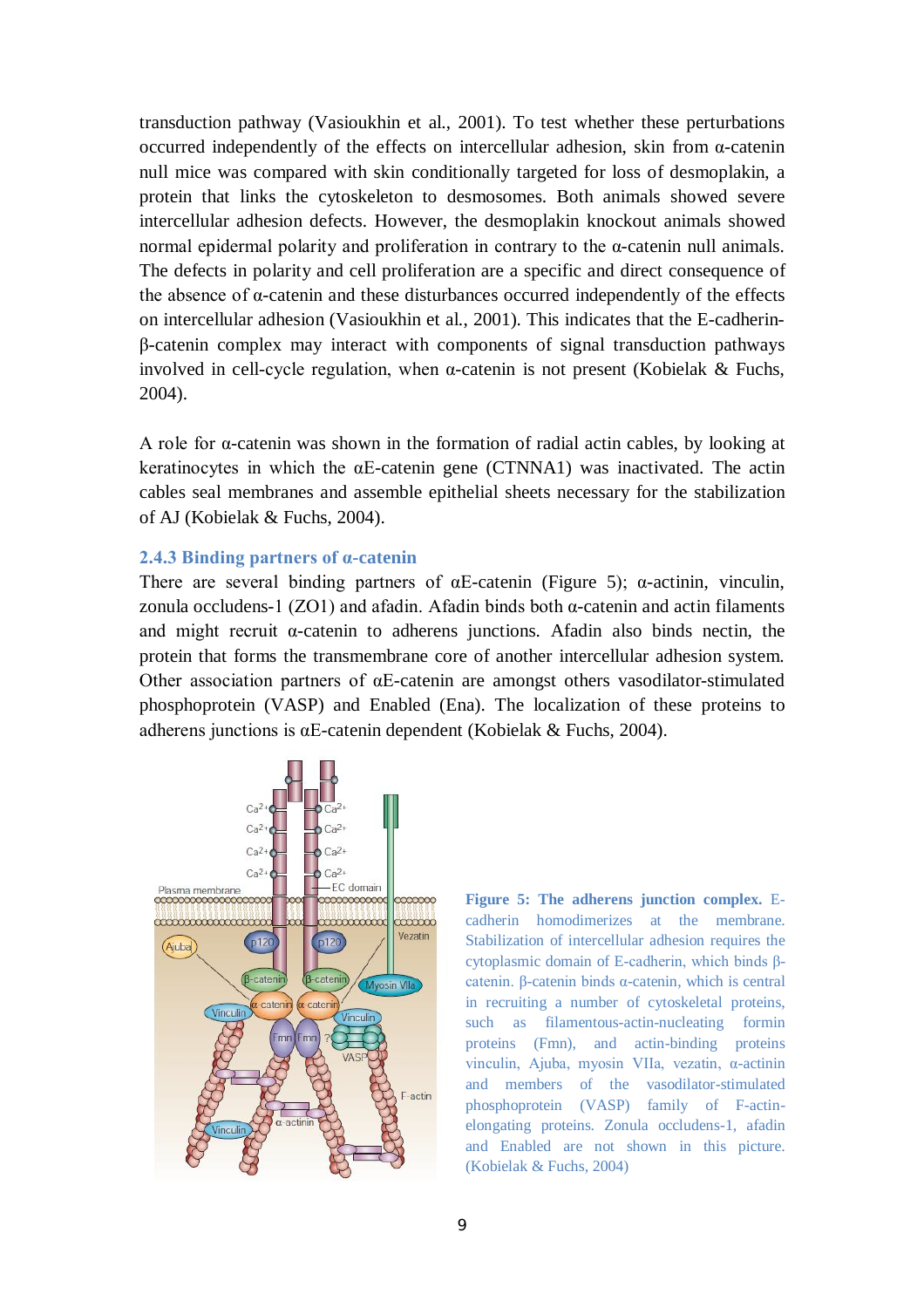Further, αE-catenin associates with members of the zyxin family, which are also able to bind actin and to recruit members of the Ena and VASP families. Ajuba is a member of the zyxin family. It has been shown to interact directly with  $\alpha E$ -catenin and it might contribute to connecting adherens junctions to actin filaments. The presence of these Ena/VASP proteins can explain addition of actin subunits to existing actin filaments. For *de novo* actin polymerization this might not be sufficient (Kobielak & Fuchs, 2004).

#### **2.4.4 Interactions in the adherens junction complex**

Cell-cell adhesion mediated by cadherins is determined by distinct protein interactions where both extracellular and cytoplasmic domains are involved. The extracellular domain forms relatively weak bonds with adjacent cells. The cell-cell adhesion is strengthened by lateral clustering of cadherins mediated by proteins linking the cytoplasmic domain to the actin cytoskeleton. The cytoplasmic domain of E-cadherin forms a complex with β-catenin, which on its turn binds α-catenin (Yamada et al., 2005).

Different domains of αE-catenin can interact with actin-binding proteins or the actin skeleton (Figure 6), showing overlapping binding domains for β-catenin binding and α-catenin dimerization (Kobielak & Fuchs, 2004). This is also the case for the domain for binding actin filaments and vinculin.



**Figure 6: Functionally important regions of αE-catenin.** Three vinculin homology (VH) domains are shown (VH1-VH3). The direct binding partners of αE-catenin are listed on the right, next to the corresponding domain diagrams where the regions and encompassing amino-acid residues of  $\alpha$ Ecatenin are depicted. αE-catenin interacts with the E-cadherin-β-catenin complex through its aminoterminal β-catenin-binding domain. In solution αE-catenin from a homodimer through its dimerization domain. The adhesion modulation domain is the part of αE-catenin necessary for mediating intercellular adhesion. The vinculin-, α-actinin- and formin-1 binding domains on αE-catenin facilitate organization of the actin cytoskeleton and regulation of actin dynamics during formation of cell-cell adhesion.(Kobielak & Fuchs, 2004)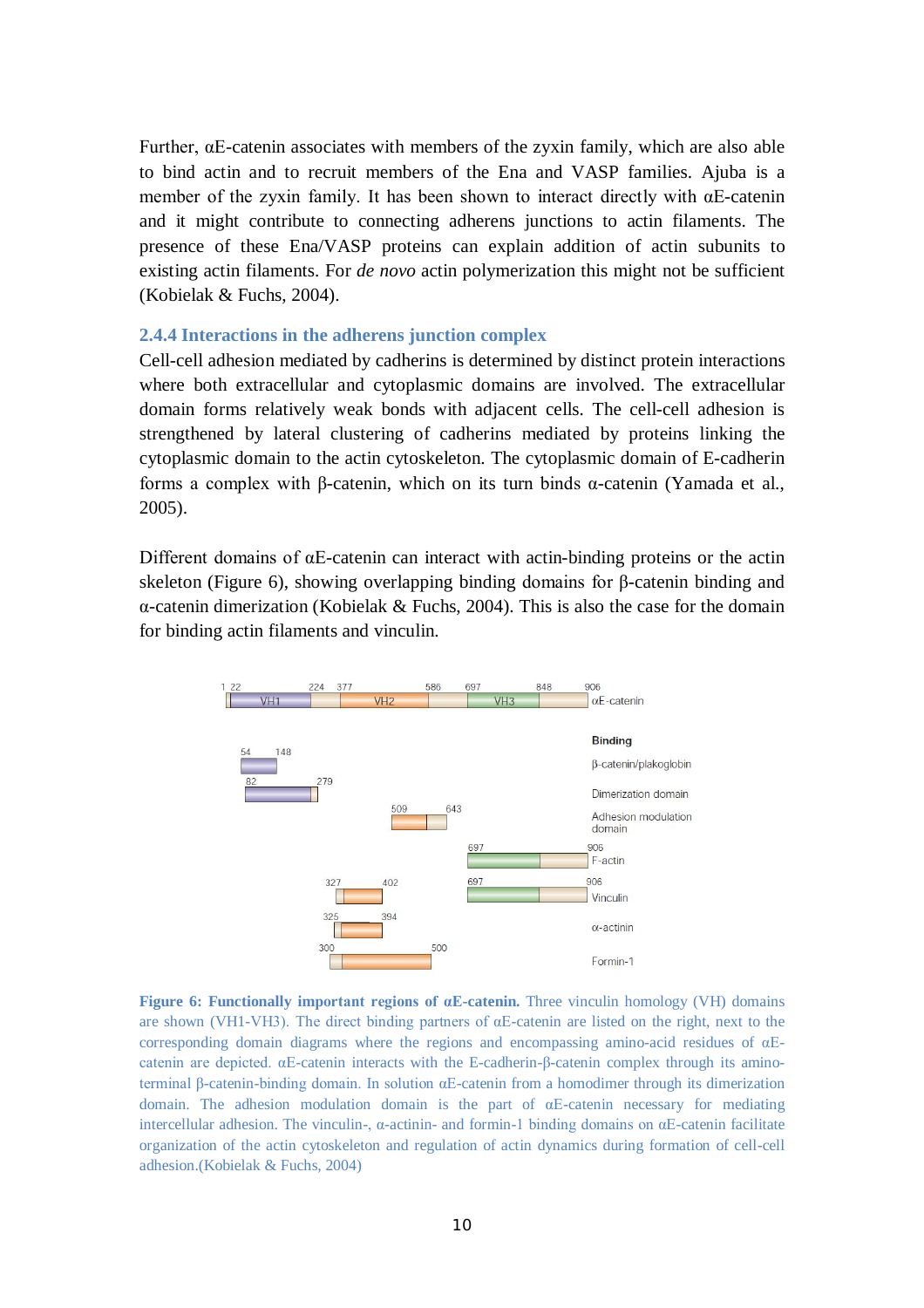Newly synthesized E-cadherin associates with β-catenin in the endoplasmic reticulum (ER). At the cell surface the E-cadherin-β-catenin complex is joined by  $\alpha$ -catenin (Hinck et al., 1994). This was shown by using pulse chase experiments to track protein movement in a cell. In *Drosophila*, during disassembly of the adherens junction, α-catenin and actin detach from the complex (Oda et al., 1998).

α-catenin seems to link the E-cadherin-β-catenin complex and the actin cytoskeleton. How this is exactly regulated is not clear. Since it was shown that  $\alpha$ -catenin binds to the cadherin-catenin complex and actin filaments independently (Huber et al., 2001; Pokutta & Weis, 2000; Pokutta et al., 2002), it was assumed that E-cadherin-β-catenin complexes are directly linked to actin filaments through  $\alpha$ -catenin forming a quaternary complex (Rimm et al., 1995). However, this simultaneous binding has not been formally demonstrated. Yamada and colleagues found that there is no simultaneous interaction of α-catenin with actin filaments and the E-cadherin-βcatenin complex. Based on *in vitro* evidence, they suggest that α-catenin shuttles between E-cadherin-β-catenin complexes and actin filaments. In the cytosol α-catenin exist as a homodimer and when it has the form of a monomer it can bind to β-catenin (Drees et al., 2005; Yamada et al., 2005).

Moreover, α-catenin may also mediate interaction between E-cadherin-β-catenin complexes and the actin cytoskeleton through other proteins like vinculin and EPLIN (epithelial protein lost in neoplasm) (Abe & Takeichi, 2008; Watabe-Uchida et al., 1998; Weiss et al., 1998). EPLIN links α-catenin and actin filaments at adherens junction. The recruitment of vinculin at adherens junctions by α-catenin requires actomyosin tension (Miyake et al., 2006). Another possibility is direct α-cateninmediated linkage through additional (unknown) proteins. This would be with such a low affinity that it is not visible *in vitro*, but it would be there *in vivo* in clusters of a few thousand molecules (Lecuit, 2010).

Knudsen and colleagues (Knudsen et al., 1995) are one of the research groups that proposed that the cadherin-catenin complexes are linked to the actin cytoskeleton via a direct association between α-catenin and α-actinin. They based this idea on the results from their experiments in which they showed that α-actinin coimmunoprecipitates with the N-cadherin-catenin complex in an actin–independent manner. When α-catenin was not present, α-actinin did not associate with the Ncadherin-catenin complex, hence concluding that the cadherin-catenin complex is linked to actin via a direct interaction between α-catenin and α-actinin (Knudsen et al., 1995). Recent work of le Duc and colleagues shows that upon cell-cell adhesion, the actin binding protein vinculin is localized at cell-cell junctions where the junctions contact actin filament bundles (le Duc et al., 2010). This was shown in MDCK cells coated with E-cadherin-cartilage oligomerizing protein (COMP), which induces formation of actin-anchored E-cadherin adhesions. They showed that the E-cadherin complex is a mechanosensor that leads to a change in the mechanics of adherens junctions. This requires a direct mechanical link to an organized and contractile actin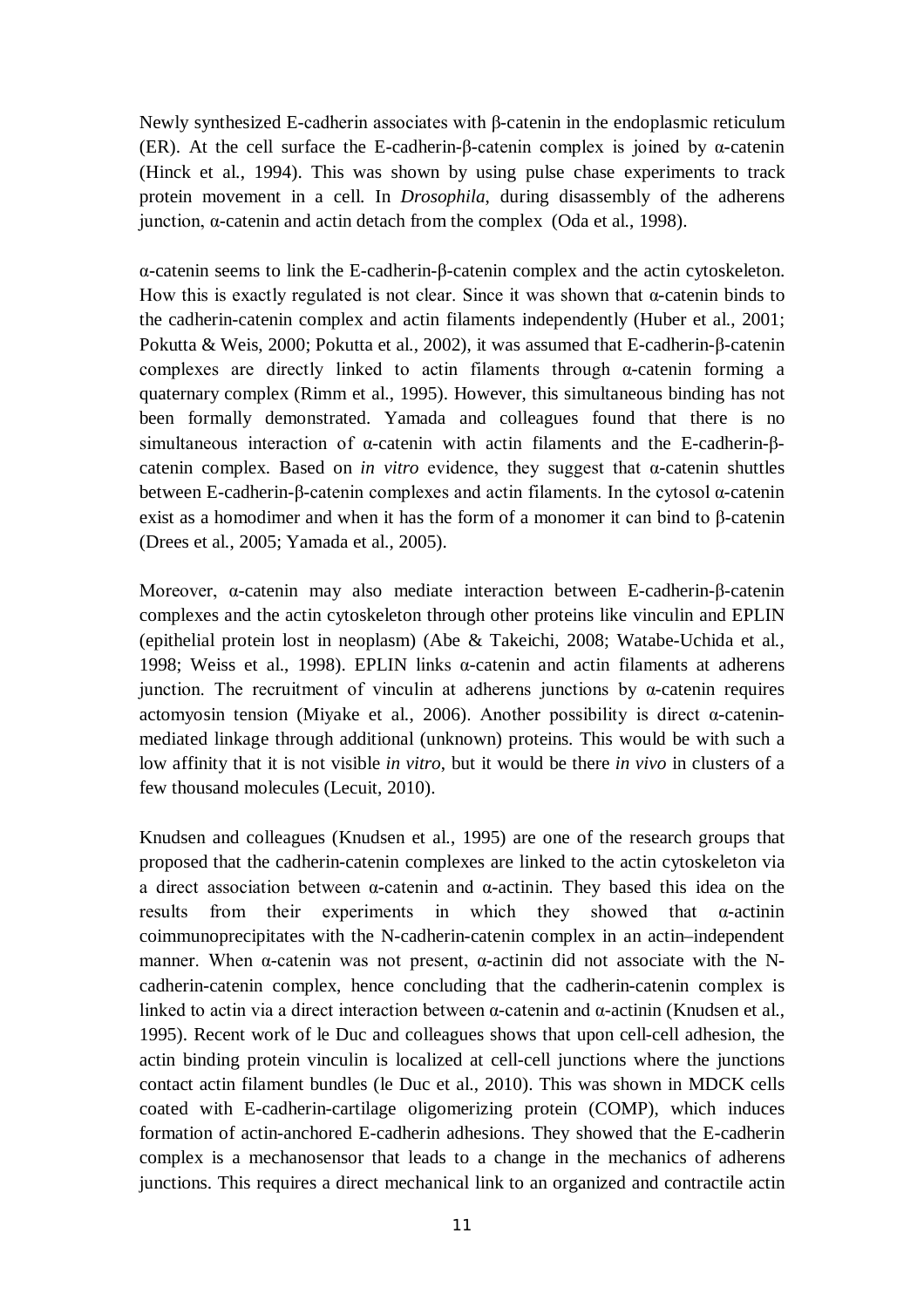cytoskeleton. From the results of le Duc and colleagues can be concluded that there is a role for vinculin in the modulation of the E-cadherin-cytoskeleton mechanics and remodeling of cell-cell junctions (le Duc et al., 2010).

Vinculin and α-actinin are considered to be good candidates for linking the cadherincatenin complex via α-catenin with the actin cytoskeleton. However, Yamada and colleagues showed that vinculin and  $\alpha$ -actinin are both not sufficient to mediate binding of the cadherin-catenin complex to the actin cytoskeleton (Yamada et al., 2005). If the E-cadherin-β-catenin complex would bind directly and stably to actin at cell-cell contacts, a significant immobile fraction of membrane-associated actin is expected. At the membrane high mobility of actin was seen by Yamada and colleagues. This is due to rapid exchange the pool of cytoplasmic actin. The state of actin organization or dynamics has no influence on the mobility of the cadherincatenin complex at cell-cell contacts. (Yamada et al., 2005)

If there is no direct linkage of the E-cadherin-β-catenin complex to the actin cytoskeleton via proteins, α-catenin could play a role as molecular switch. In solution, purified α-catenin was shown to be a homodimer (Koslov et al., 1997). There is an overlap in the domain for homodimerization and the β-catenin binding domain (Pokutta & Weis, 2000), so before  $\alpha$ -catenin can bind β-catenin the  $\alpha$ -catenin homodimer has to dissociate. Data showed that 60-75% of the cytosolic α-catenin in MDCK cells was monomeric. The monomeric  $\alpha$ -catenin preferentially binds to βcatenin and the homodimer to actin (Drees et al., 2005). α-catenin exchanges between the E-cadherin-β-catenin complex and actin filaments. So, whether interaction is possible depends on the molecular state of  $\alpha$ -catenin.

Actin polymerization is mediated by Arp (actin related protein) 2/3, which can be suppressed in a concentration-dependent manner by  $\alpha$ -catenin. The  $\alpha$ -catenin monomer concentration in the cytoplasm is low and needs to be concentrated for αcatenin to be able to dimerize and to bind actin. There is a significant increase in the local concentration when the cadherin-catenin complex accumulates. The pool of cadherin bound α-catenin can exchange with the cytoplasmic pool. (Drees et al., 2005)

The Arp2/3 complex plays a role in the regulation of the actin cytoskeleton. The complex alone has little effect on actin polymerization but in the presence of a certain protein expressed in cells of the hematopoietic system, WASp-VCA (Wiskott–Aldrich Syndrome Protein -Verprolin, cofilin, acidic), the polymerization is enhanced (Brieher et al., 1997). Monomeric α-catenin has no influence, but the α-catenin homodimer completely suppressed actin polymerization in the presence of the Arp2/3 complex and WASp-VCA. A possibility is that actin filaments bundling by  $\alpha$ -catenin homodimers sterically inhibits the Arp2/3 complex from binding to the actin filaments, which suppresses actin polymerization. The Arp2/3 complex does not bind α-catenin neither as monomer nor homodimer. This implies that α-catenin does not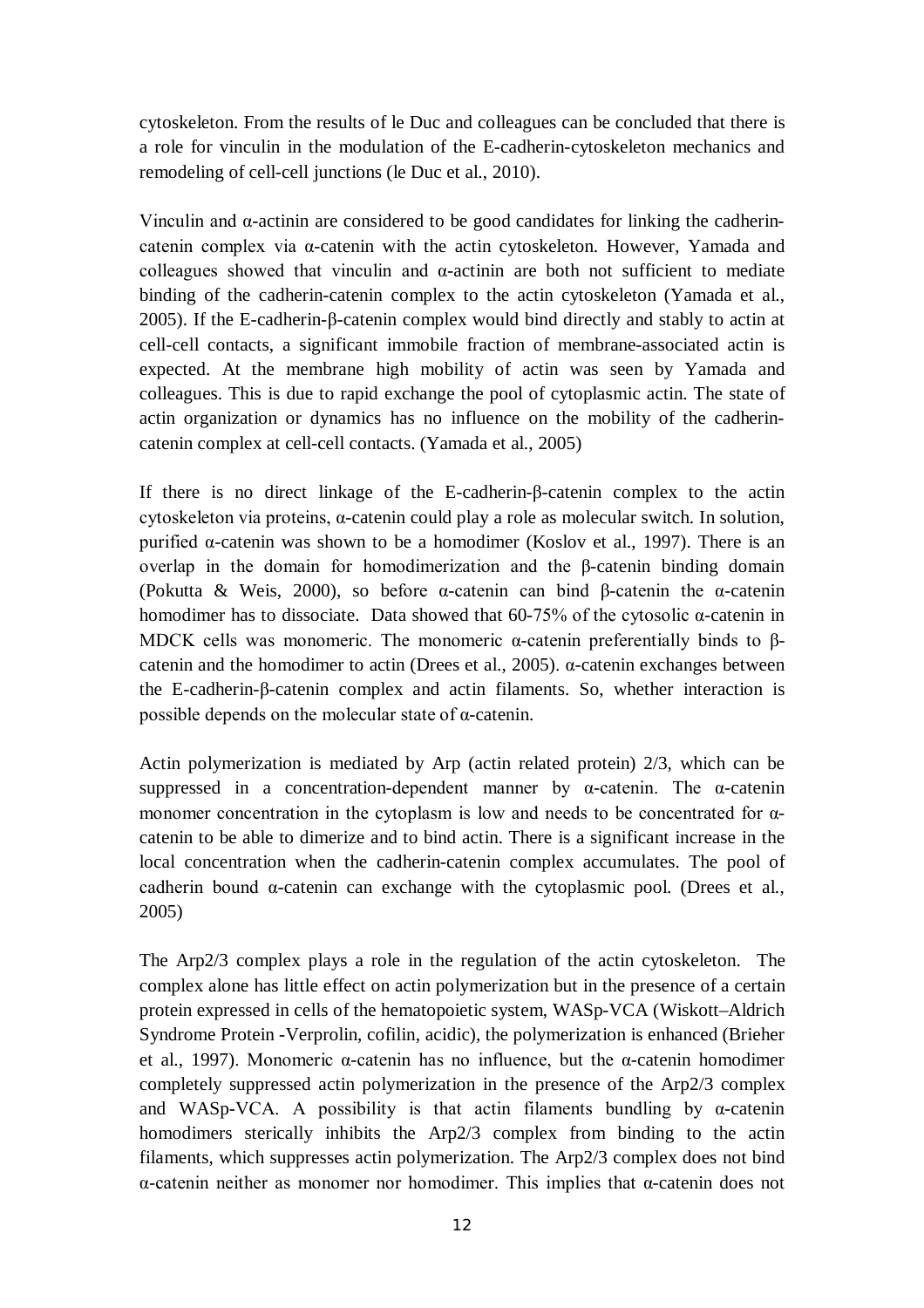cap the growing barbed end of the actin filaments or sequester G-actin or the Arp2/3 complex. When β-catenin is also present, the inhibitory effects of  $\alpha$ -catenin are reduced. This reduces the effective concentration of α-catenin that can bind actin. It is likely that the inhibitory effect of α-catenin on actin polymerization mediated by Arp2/3 is because of direct competition with the Arp2/3 complex for binding actin filaments (Drees et al., 2005).

α-catenin plays different roles in the adherens junction complex. Not only is it a link between E-cadherin-β-catenin and the actin cytoskeleton, it also contributes to the binding strength of the catenin p120ctn to the cadherin-catenin complex. A large loop in the middle of the p120ctn arm-repeat domain is close-by the amino-terminal VH1 domain of α-catenin. The p120ctn binding to cadherin is weakened by the amino acid extension of this loop, caused by an alternative splicing (Troyanovsky et al., 2011).

Lack of α-catenin expression results in reduced cell-cell adhesion and loss of the epithelial phenotype. Bajpai and colleagues (Bajpai et al., 2009) used single-molecule force spectroscopy to probe the tensile strength, unstressed bond lifetime, and interaction energy between E-cadherins expressed on the surface of live human parental breast cancer cells lacking α-catenin and these cells where α-catenin is reexpressed. The results showed that the intracellular protein  $\alpha$ -catenin stabilized extracellular E-cadherin-E-cadherin bonds against tensile forces. Bajpai states that the bond strength changes are the result of a change in configuration of E-cadherin-Ecadherin bonds, mediated by α-catenin. The dimerization of α-catenin is disrupted by binding of E-cadherin. This makes it seem improbable that dimerization of  $\alpha$ -catenin enhances that bond strength of E-cadherin-E-cadherin bonds in cell expressing αcatenin (Bajpai et al., 2009).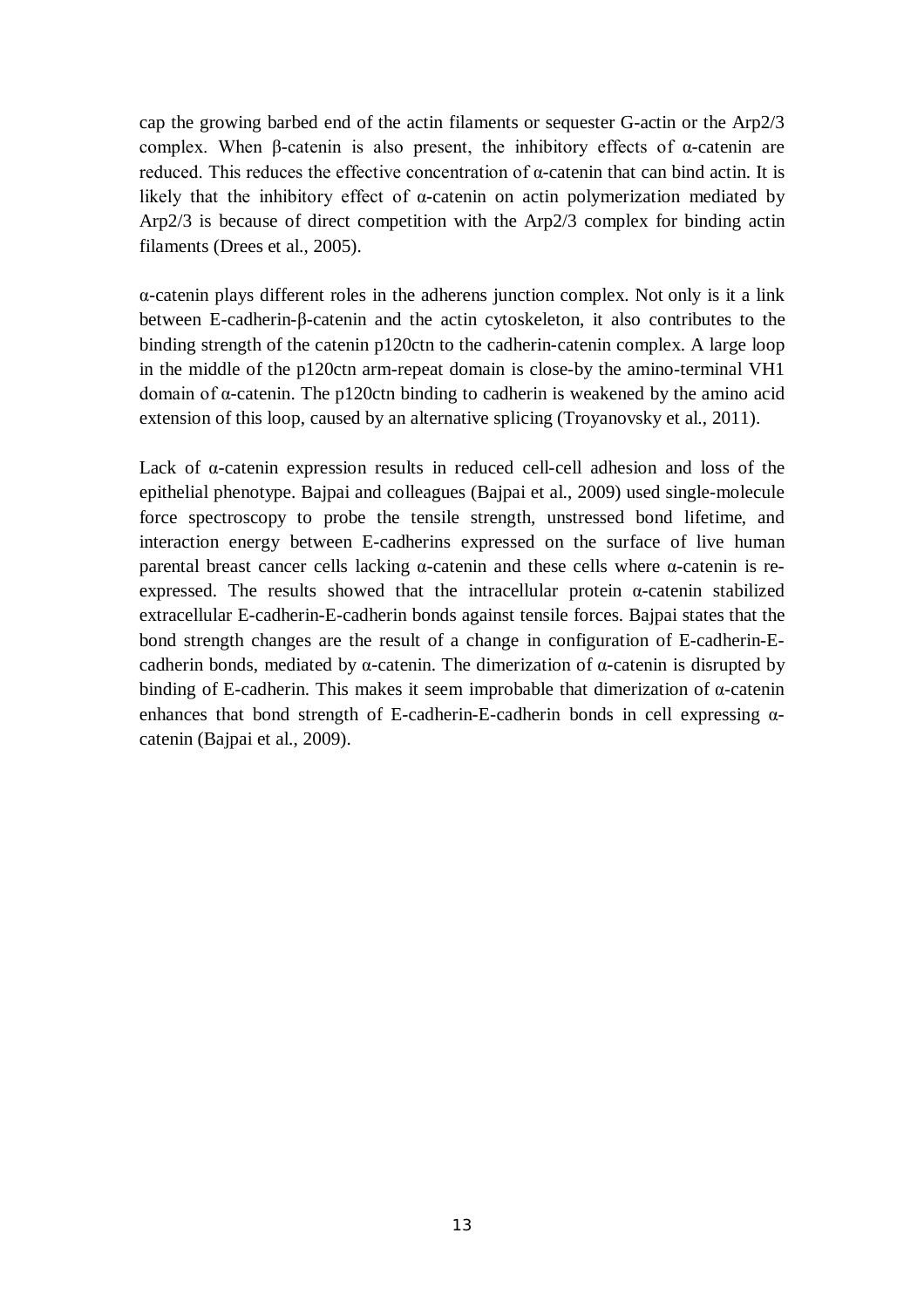# **3. αE-catenin in cancer**

Perturbations in the adherens junction complex can lead to metastasis and invasion of tumors.

#### **3.1 Cancer**

90% of all human malignancies develop in epithelial tissues and are therefore termed carcinomas. They are usually treated with surgery, radiation and chemotherapy. The majority of deaths from cancer is caused by metastases that are resistant to therapy and cause organ failure. Metastases are often difficult to treat because of the nonuniformity of cells in both primary and secondary neoplasms. Malignant neoplasms contain different cell populations with a wide range of heterogeneity, such as growth rate, immunogenicity, sensitivity to various drugs and the ability to invade metastasize (Fidler & Balch, 1987).

The most common malignancy in women of the Western World is breast cancer, a disease that develops from mammary gland epithelium. 30-40% of the patients develop metastatic disease, which is the primary cause of death. There are different types of breast cancer, of which most frequently observed types are invasive ductal carcinoma (IDC) and invasive lobular carcinoma (ILC). Of all cases is 10-15% is ILC, characterized by non-cohesive invasive cells that are arranged in trabecules without mass formation and calcification. This makes it difficult to diagnose using physical examination or mammography (Derksen et al., 2006; Derksen et al., 2011). Ductal tumors tend to form more glandular structures (Korkola et al., 2003). Breast cancer cells show disturbances in the adherens junctions. Most cases of ILC (85%) are completely E-cadherin negative, but in a minority of ILC patients (15%) expression of E-cadherin and α-catenin is maintained. However, this E-cadherin expression is atypical as it is nonpolarized (tumor cells are stained all over their surface). Ecadherin is already absent in LCIS (lobular carcinoma in situ), seen as a risk factor but not a precursor for ILC (Moll et al., 1993). While IDC shows mostly no or heterogeneous loss of E-cadherin, associated with epigenetic transcriptional downregulation, ILCs are in most cases completely E-cadherin-negative (Berx & Van Roy, 2001).

It is thought by several researchers that the majority of carcinomas loses E-cadherin mediated cell-cell adhesion and undergoes epithelial-mesenchymal transformation (EMT) (Figure 7). This is only an assumption as it is impossible to recognize EMT in human tumors, because of the great diversity of cellular organization (Thiery, 2002). In most types of human breast cancer, metastases are most frequent to lung, liver and bone marrow. In ILC metastases are mostly gastrointestinal and peritoneal (Arpino et al., 2004). The majority of carcinomas lose E-cadherin, however, the timing of loss is different between ILC and IDC. While ILC loses E-cadherin expression already in early stages, IDC shows no or more heterogeneous loss. This leads to a different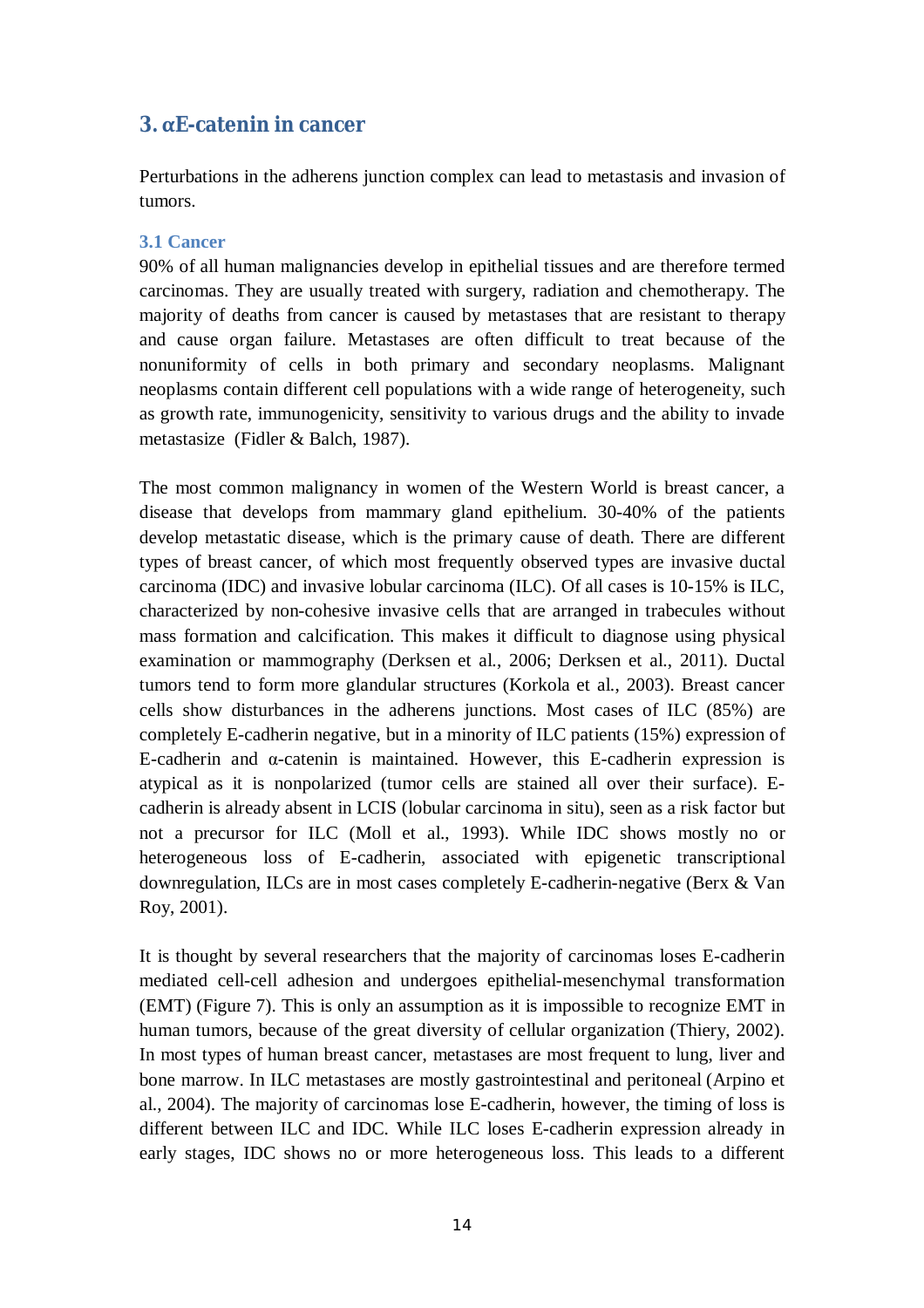tumor etiology. Lobular tumors often grow slower than ductal tumors and are less cohesive (Coradini et al., 2002).



**Figure 7: EMT and MET in emergence and progression of carcinoma.** Epithelial cells proliferate locally and give rise to an adenoma. Transformation by epigenetic changes and genetic alteration leads to a carcinoma *in situ*. Local dissemination of carcinoma cells, possibly through an EMT, can be induced by further alterations. The basement membrane becomes fragmented and the cells intravasate into lymph or blood vessels. Carcinoma cells extravasate at secondary site and either remain solitary (micrometastasis) or form a new carcinoma through a mesenchymal-epithelial transition (MET). (Thiery, 2002)

In metastasis, cancer cells lose contact with the primary tumor, either as individual cells using amoeboid- or mesenchymal type movement, or as cell sheets, strands and clusters using collective migration (Friedl & Wolf, 2003)**.** They invade the lymph or blood circulatory system and leave the circulatory system for surrounding tissue. The last step in metastasis is the colonization and proliferation in their new environment.

#### **3.2 Adherens junction complex and cancer**

A disturbance in interaction between proteins in the E-cadherin-catenin complex is one of the main events in both early and late steps of cancer development. In many different types of cancers, changes in levels of proteins from the adherens junction complex have been observed. Vleminckx and colleagues indicated in 1991 that Ecadherin could acts as an invasion suppressor by showing that inhibition of Ecadherin function induced invasiveness of epithelial tumor cells in kidney and mammary gland of dogs and mice (Vleminckx et al., 1991).

In 1995, E-cadherin was found somatically mutated in lobular breast cancer (Berx et al., 1995) and Mayer *et al* showed inactivating germ line mutation in E-cadherin in metastatic gastric carcinoma (Mayer et al., 1993). COSMIC (Catalogue of Somatic Mutations in Cancer) of the Trust Sanger Institute displays somatic mutation information and related details relating to human cancers. It shows a list of mutations in the E-cadherin gene (CDH1) found in many types of cancer, such as breast, stomach, endometrium, lung, oesophagus, ovary, thyroid and cervix carcinoma.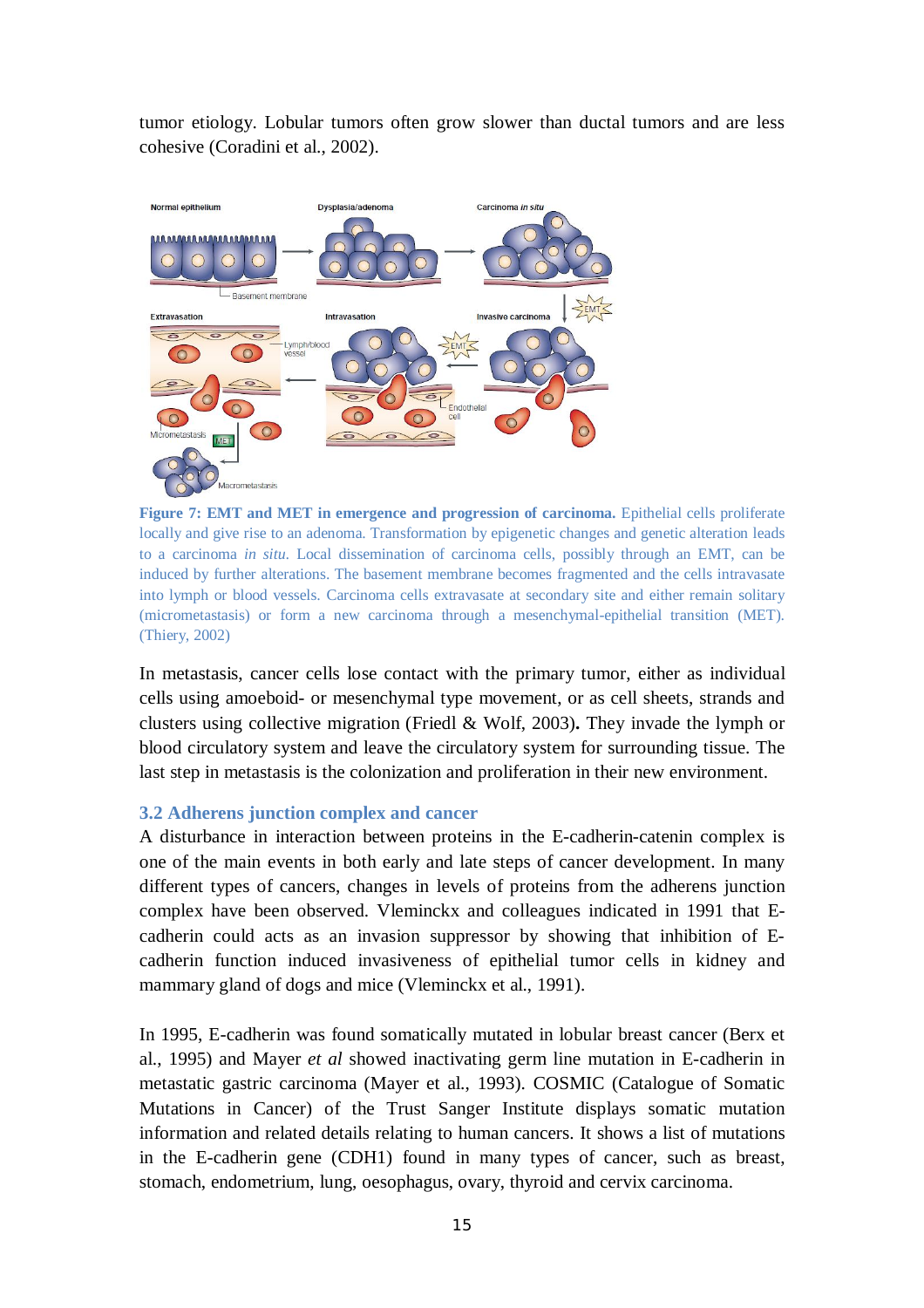Some years later Perl and colleagues showed in a transgenic mouse model of pancreatic β-cell carcinogenesis that the inhibition of E-cadherin function was linked with the transition from a benign tumor to a invasive carcinoma. However, whether the loss of cell-cell adhesion mediated by E-cadherin is a cause or consequence of tumor progression, was not clear (Perl et al., 1998).

Derksen and colleagues showed for mammary tumors that a combined loss of Ecadherin and p53 in the mammary epithelium induces metastatic carcinomas resembling human ILC (Derksen et al., 2006; Derksen et al., 2011). Mammaryspecific loss of E-cadherin led to metastatic dissemination through the acquisition of anoikis resistance (Derksen et al., 2006). Moreover, dual inactivation of conditional E-cadherin and p53 results in impaired mammary gland function during pregnancy through loss of epithelial organization and a dysfunctional mammary gland (Derksen et al., 2011). The results establish that loss of E-cadherin is causal to mammary tumor initiation and metastasis.

Thiery suggested that loss of E-cadherin leads to EMT in cancer (Thiery, 2002). Therefore E-cadherin is very important for the epithelial phenotype. In most differentiated tumors E-cadherin is maintained (Thiery, 2002). Derksen and colleagues showed that loss of E-cadherin alone is not enough to induce EMT (Derksen et al., 2006). However, the cells of ILC may need mesenchymal properties during tumor invasion, which can be seen as a partial EMT. EMT correlates with βcatenin presence in the nucleus. Overexpression of β-catenin does not lead to EMT, but leads to apoptosis (Kim et al., 2000).

A lot of research was done to investigate the effects of E-cadherin on cancer. It was shown that loss or down regulation of E-cadherin was correlated with aggressiveness and invasiveness of cancer, in ductal and lobular breast cancer (Bukholm et al., 1998; Bukholm et al., 2000; Moll et al., 1993), renal cancer (Shimazui et al., 1996), liver (Kozyraki et al., 1996), esophagus, stomach, colon (Shiozaki et al., 1994), and high Ecadherin was associated with better survival in endometrial cancer (Singh et al., 2011).

#### **3.2.1 α-catenin in cancer**

The role of  $\alpha$ -catenin is less clear. Since  $\alpha$ -cadherin is crucial for tissue integrity, knocking out the gene results in embryonic or neonatal lethality (Silvis et al., 2011). COSMIC shows 28 mutations found in CTNNA1, the gene encoding for α-catenin, in breast, ovary, kidney, lung, pancreas, pleura, large intestine, biliary tract, skin, urinary tract, upper aerodigestive tract and central nervous system cancer.

Hollestelle and colleagues used 55 human breast cancer cell lines and looked for mutations in E-cadherin and  $\alpha$ -catenin coding sequences. They found four  $\alpha$ -catenin mutant breast cancer cell lines. All four lines showed biallelic mutation predicting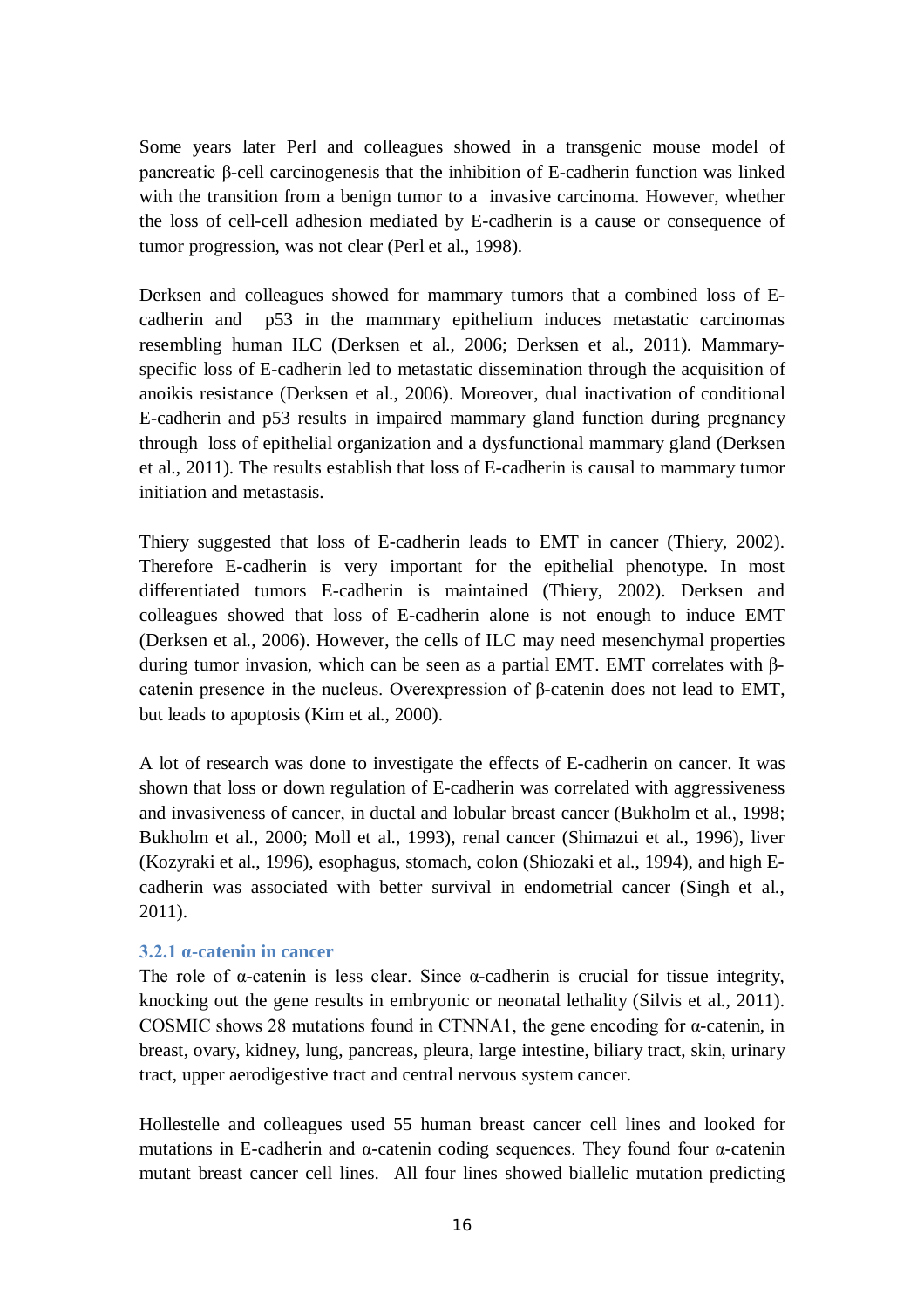premature termination of the encoded proteins, which is a hallmark of a tumor suppressor gene. None of the cell lines expressed α-catenin proteins and three of the mutant cell lines showed rounded cell morphology and had mutually exclusive mutations of either E-cadherin or α-catenin. The rounded cells are a feature of lobular breast cancers and diffuse-type gastric cancers. The results suggest that E-cadherin and  $\alpha$ -catenin are in the same suppressor pathway (Hollestelle et al., 2010).

In human gastric tumors expressing E-cadherin, but no  $\alpha$ -catenin, the frequency of lymph node metastasis is higher than in tumors where both E-cadherin and α-catenin are present. Those tumors without  $\alpha$ -catenin had almost the same frequency of metastasis as the tumors where both E-cadherin and α-catenin lacked (Matsui et al., 1994).

In prostate cancer, the interaction of β-catenin with E-cadherin was enhanced in presence of α-catenin. This led to decreased cyclin D1 expression (involved in cell proliferation) and decreased cell proliferation. Lack of α-catenin expression resulted in reduced cell-cell adhesion and in loss of the epithelial phenotype. When α-catenin was reintroduced the effects are reversed. Phosphorylation of β-catenin by Src reduces its ability to associate with E-cadherin. However, this Src induced phosphorylation is overridden by α-catenin (Inge et al., 2008).

In contrary to other studies, Elzagheid and colleagues (Elzagheid et al., 2008) state that in colorectal cancer high α-catenin expression was correlated with increased depth of tumor invasion and to increased lymph node involvement.

To study the effect of α-catenin in the adherens junction, complex knockout studies were performed. Some of the consequences of loss of αE-catenin are impairment of hair development and abnormalities in the epidermis. Already shortly after gene ablation in an αE-catenin-mutant mouse developed by Vasioukhin and colleagues, epidermal hyperproliferation of the skin epithelium was seen (Vasioukhin et al., 2001). The morphology, consisting of hyperproliferation, defects in cell polarity, abnormally large and multinucleated keratinocytes, and mitoses in multiple cell layers and the dermal epithelial masses, had a resemblance to a precancerous condition, squamous cell carcinoma in situ (Vasioukhin et al., 2001). Squamous cell carcinoma is developed when there is a genetic deletion of αE-catenin in the hair follicle stem cell compartment. The deletion also leads to inflammatory skin lesions. Further, Silvis and colleagues proved that there was an interaction between αE-catenin and Yap1, where αE-catenin negatively regulated Yap1 nuclear localization by inhibiting the transcriptional activity. αE-catenin was decreased or lost in human keratoacanthoma, which correlated with nuclear Yap1 localization (Silvis et al., 2011). These observations lead to the idea that αE-catenin is a tumor suppressor protein.

Besides α-catenin, other catenins from the adherens junction complex may also have a role in cancer. For example, p120-catenin (p120) is often co-expressed with E-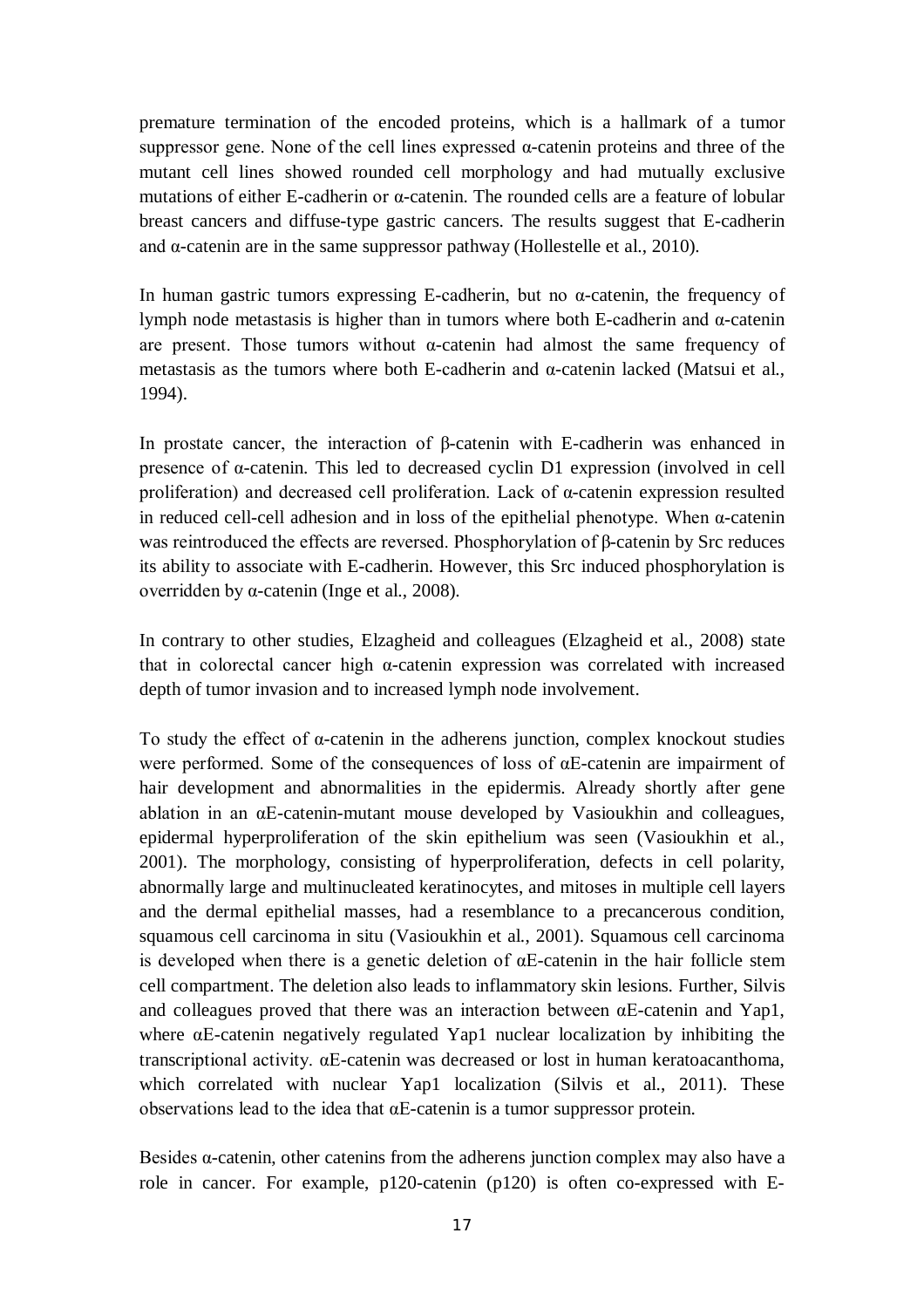cadherin and β-catenin in adherens junctions in invasive ductal carcinoma. In invasive lobular carcinoma β-catenin is degraded, but p120-cat is not. It accumulates in the cytoplasm and nucleus where it regulates processes that influence invasiveness. It depends on the type of tumor if p120 has a role as tumor suppressor or oncogene. Localization of p120 can be used as determining if the diagnosis is a ductal or lobular tumor type (Schackmann et al., 2011).

Downregulation of p120ctn leads to destruction of the cadherin complex, as it is an inhibitor of cadherin endocytosis. Often, p120ctn is lost in cancer, which suggests that the downregulation of p120ctn might be an initiating event in a subset of tumors deficient of E-cadherin (Reynolds & Carnahan, 2004).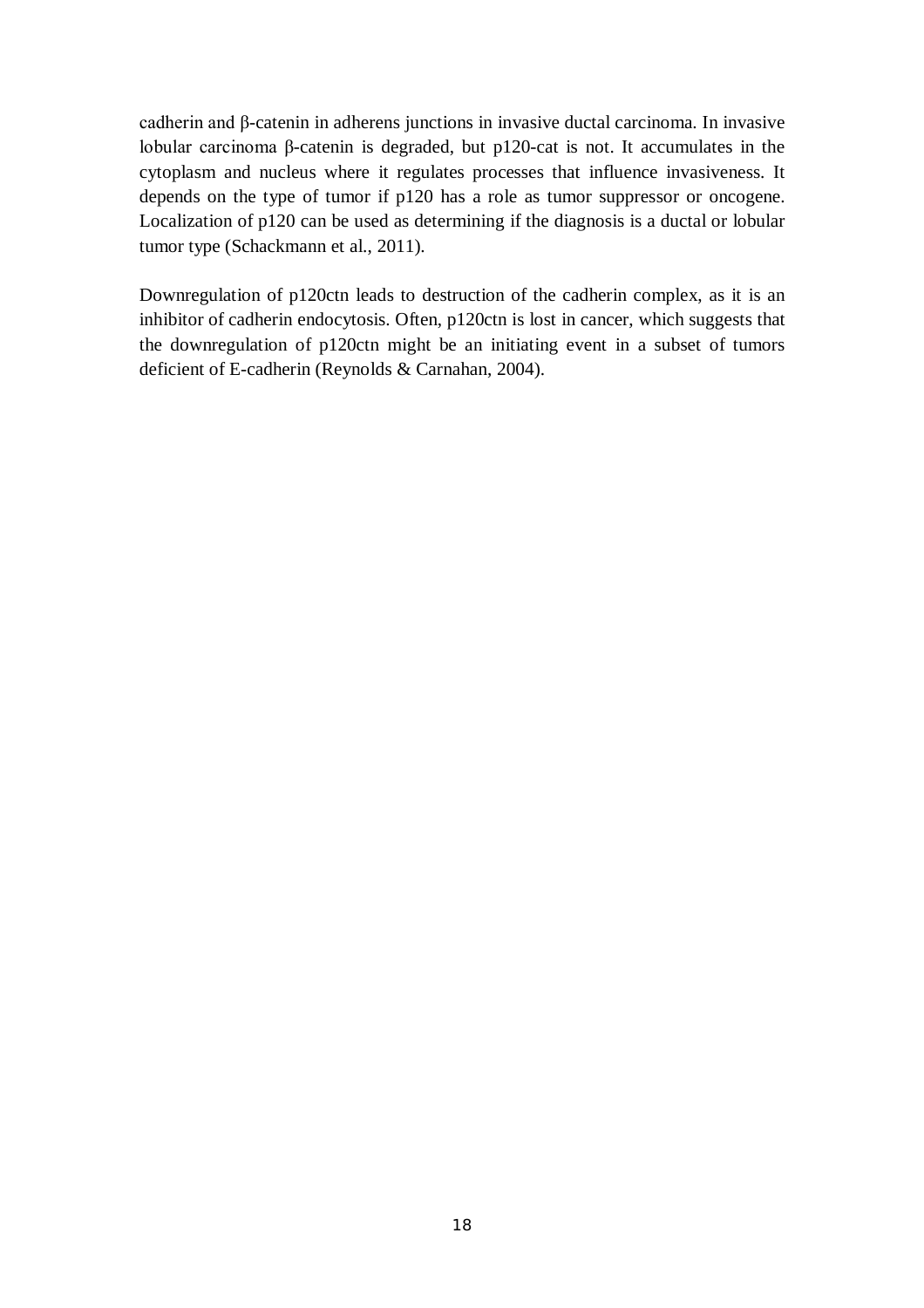## **4. Discussion**

Adherens junctions have a role in the initiation and stabilization of cell-cell adhesion, regulation of the actin cytoskeleton, intracellular signaling and transcriptional regulation (Hartsock & Nelson, 2008). It has been thought for a long time that there is a direct binding between the E-cadherin-β-catenin complex and the actin cytoskeleton through α-catenin. A problem with this approach is that the assembly of a quaternary complex of E-cadherin, β-catenin, α-catenin and actin was never shown. A different theory is that  $\alpha$ -catenin works as a molecular switch in the complex. When  $\alpha$ -catenin binds either the E-cadherin-β-catenin complex or actin, the conformation changes and makes it impossible to bind the other partner (Drees et al., 2005; Yamada et al., 2005). α-catenin exists as monomer, homodimer and heterodimer with β-catenin (Drees et al., 2005). The domain for homodimerization and the domain for β-catenin binding overlap, which makes it impossible for homodimers to bind β-catenin. In its homodimeric state it can bind actin (Yamada et al., 2005). Another option for linkage of the E-cadherin-β-catenin complex with actin filaments is through binding of αcatenin to actin binding proteins such as  $\alpha$ -actinin or afadin. However, there is no direct evidence of simultaneous binding to α-catenin and actin.

Besides its function as a linker between the E-cadherin-β-catenin complex and the actin cytoskeleton, α-catenin seems to have different other functions. Based on the study of le Duc and colleagues, who pointed out the cadherin-catenin complex acts as a mechanosensor, it may be the case that α-catenin has a role in this process too. They didn't describe the role of α-catenin directly, however, the results indicate that there may be a role as tension sensor (le Duc et al., 2010).

Also Kobielak and Fuchs say that  $\alpha$ -catenin is not only important in connecting the Ecadherin-β-catenin complex to the actin cytoskeleton, it also coordinates actin dynamics and is inversely correlating cell-cell adhesion with proliferation (Kobielak & Fuchs, 2004). Ozono and colleagues showed in a mouse teratocarcinoma cell line that cytoplasmic α-catenin is not required for cell-cell adhesion and the organization of the actin cytoskeleton. They were unable to determine whether cytoplasmic αcatenin was involved in actin-bundle formation at cell-cell junctions (Ozono et al., 2011). The roles of  $\alpha$ -catenin have not been investigated under the condition of complete loss of cytoplasmic α-catenin. Drees *et al* stated that cytoplasmic, and not cadherin-associated,  $\alpha$ -catenin, forms dimers and plays a critical role in junctional actin bundle formation (Drees et al., 2005). This can complicate the interpretations of the results. Actin dynamics are regulated by cytoplasmic α-catenin independently of cadherin-mediated cell-cell adhesion (Benjamin et al., 2010).

Another role for  $\alpha$ -catenin is affecting the Wnt signaling pathway. It is thought that  $\alpha$ catenin, when overexpressed in cells, affects the Wnt signaling pathway by binding βcatenin (Sehgal et al., 1997). Loss of α-catenin from the E-cadherin-β-catenin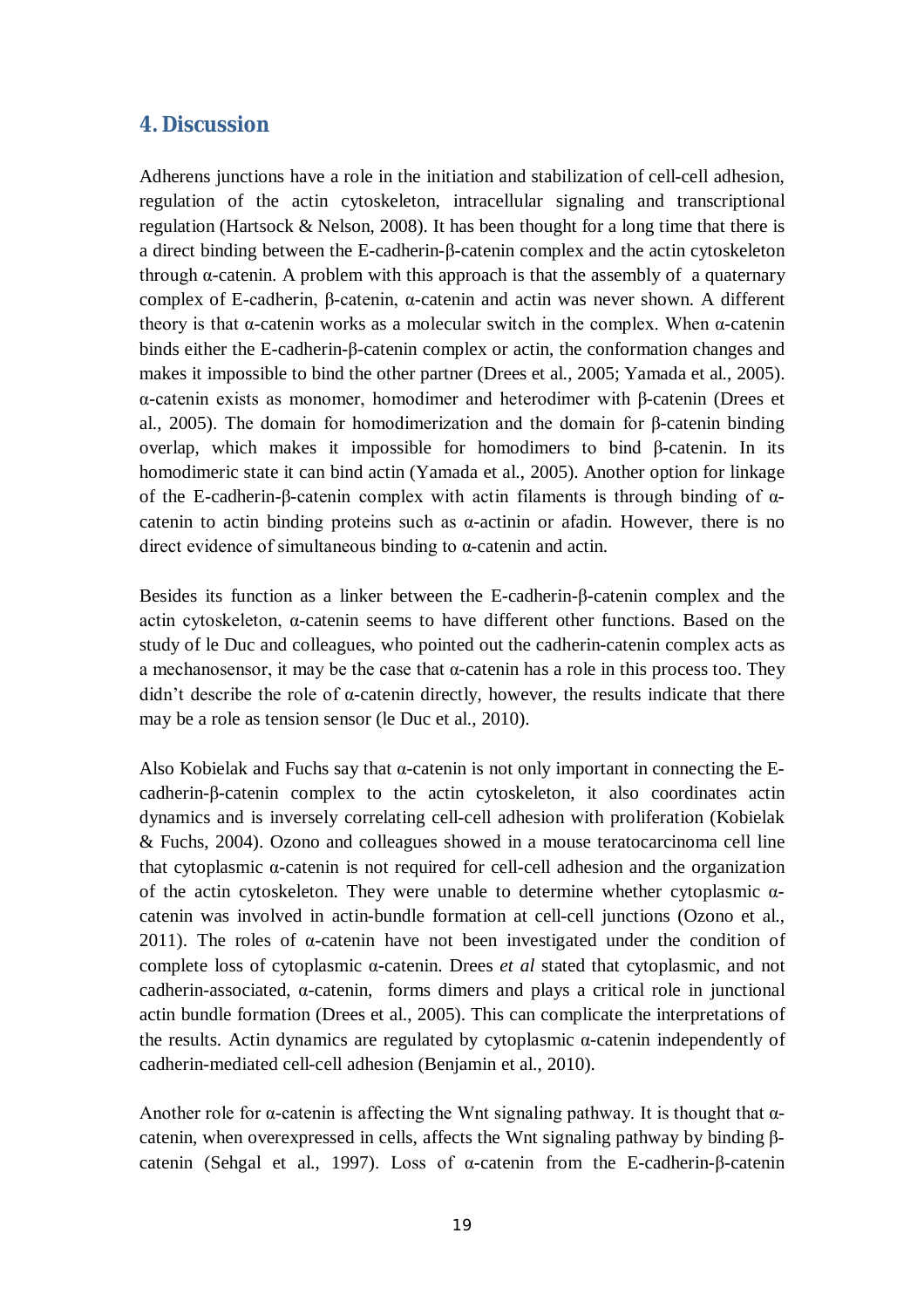complex can occur through different mechanisms, namely a decrease in binding affinity to β-catenin or direct competition from other β-catenin binding proteins (Benjamin & Nelson, 2008). The decrease in binding affinity can be caused by changes in protein phosphorylation. For example, phosphorylation of Y142 in βcatenin causes decreased binding to  $\alpha$ -catenin (Piedra et al., 2003).

The role of α-catenin in the adherens junction complex is essential. As was shown by Setoyama and colleagues, α-catenin has an influence on cancer survival. Loss of αcatenin has a similar effect on cancer survival as E-cadherin, namely a decrease in the 5-year survival rate. This was shown in patients with esophageal squamous cell carcinoma (Setoyama et al., 2007). As is displayed in the COSMIC database of the Trust Sanger Institute, many cancers such as breast, kidney and skin cancer, show mutations in the α-catenin gene, CTNNA1. Knockout studies showed that loss of αcatenin leads to compromised adherens junctions and impairment of cell-cell adhesion, but also to increased proliferation and migration (Vasioukhin et al., 2001). When α-catenin is reintroduced, the adherens junction formation is restored (Vasioukhin et al., 2001). It has been suggested that E-cadherin-β-catenin complexes may find new ways to interact with components of signal transduction pathways involved in cell-cycle regulation when α-catenin is not present (Kobielak & Fuchs, 2004).

The role of α-catenin in cancer can become more clear by looking at its influence on different processes of (cancer) cells, such as proliferation, migration and invasion. It influences proliferation by enhancing the interaction of β-catenin with E-cadherin which leads to decreased cyclin D1 expression and decreased cell proliferation. In absence of α-catenin in prostate cancer, cell proliferation increases (Inge et al., 2008). More effects of α-catenin on cell proliferation were shown by Vasioukhin and colleagues (Vasioukhin et al., 2001). They showed epidermal hyperproliferation of the skin epithelium already shortly after gene ablation in the α-catenin-mutant mouse. As it is assumed that perturbations in cell-cell adhesion are late steps in carcinogenesis, this leads to the thought that there must be other molecular explanations.

The actin cytoskeleton is dynamically remodeled during cell migration. This reorganization produces the force that is necessary for cell migration. When these processes are inhibited the cell motility will decrease, which makes these mechanisms important for cancer therapeutics. Especially Arp2/3 complex dependent actin polymerization and its regulation may play an important role in future cancer intervention. α-catenin homodimers can suppress Arp2/3 in a concentration-dependent manner when the Arp2/3 complex and WASp-VCA are present (Drees et al., 2005).

The dimerization of α-catenin is disrupted by binding of E-cadherin. This makes it seem improbable that dimerization of α-catenin enhances the bond strength of Ecadherin-E-cadherin bonds in cells expressing α-catenin (Bajpai et al., 2009). These results suggest that besides the loss of global cell adhesion caused by down regulation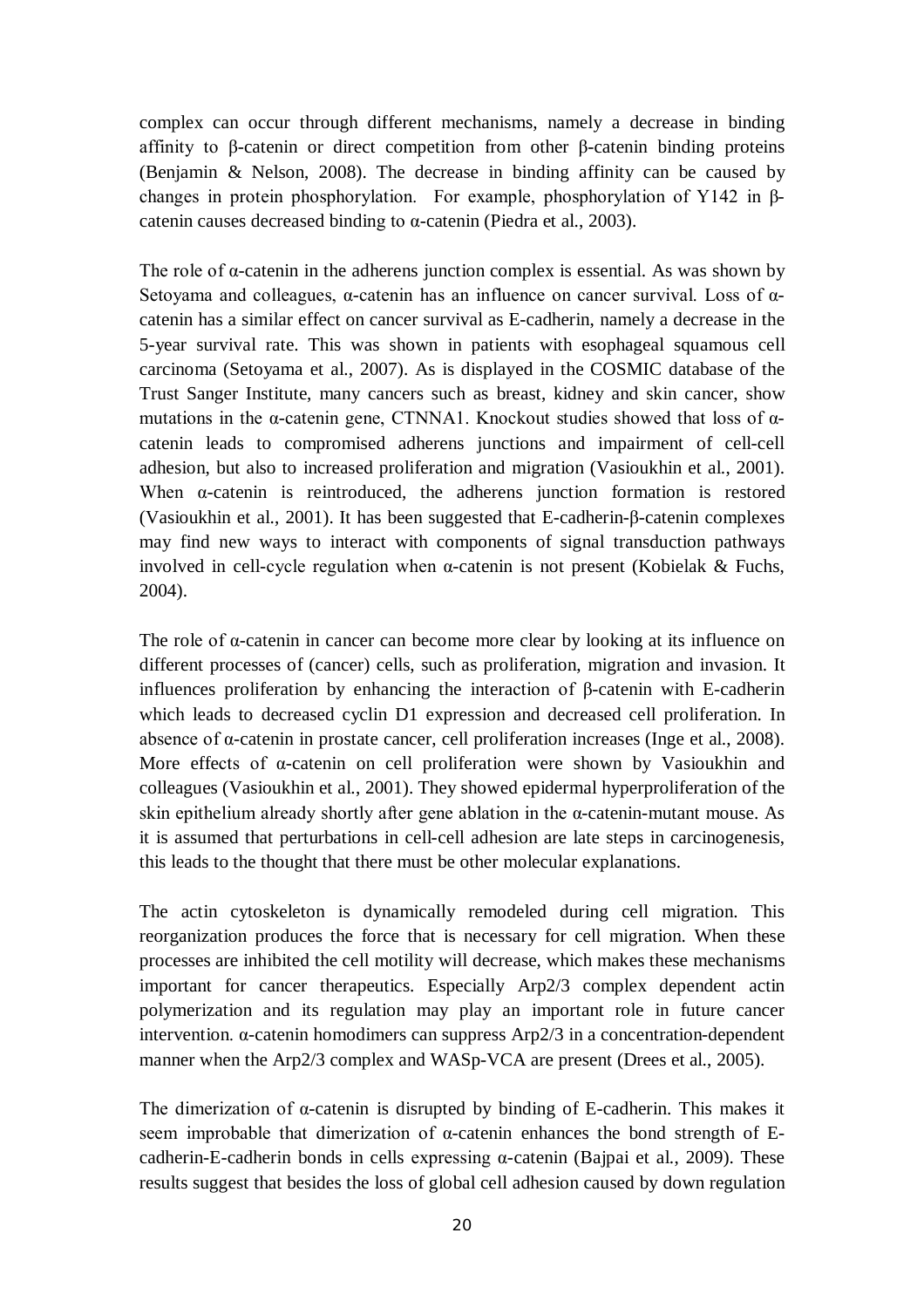of E-cadherin, also the reduction of intercellular cadherin bond strength induced by the loss of  $\alpha$ -catenin plays a role. When  $\alpha$ -catenin is re-expressed in human breast cancer cells, the intercellular bond strength of E-cadherin can be restored. So there is probably an alternative strategy to stop or slow down the metastatic phenotype (Bajpai et al., 2009).

Most studies described in this report show correlation between increase in invasiveness and decrease in α-catenin expression (Bukholm et al., 1998; Bukholm et al., 2000; Inge et al., 2008; Matsui et al., 1994; Moll et al., 1993; Vasioukhin et al., 2001). However, contradictory findings were published by Elzagheid and colleagues, showing correlation between increased depth of tumor invasion with high α-catenin expression (Elzagheid et al., 2008). These inconsistent results might be the result of intrinsic tumor heterogeneity, lack of standardization of positive and negative results etcetera.

More research is needed to clarify the underlying molecular mechanisms regulating  $\alpha$ catenin protein expression, as there is still much unknown. This way, for example by looking further into the role of α-catenin in cell migration, it will be possible to develop new ways for cancer intervention in the future.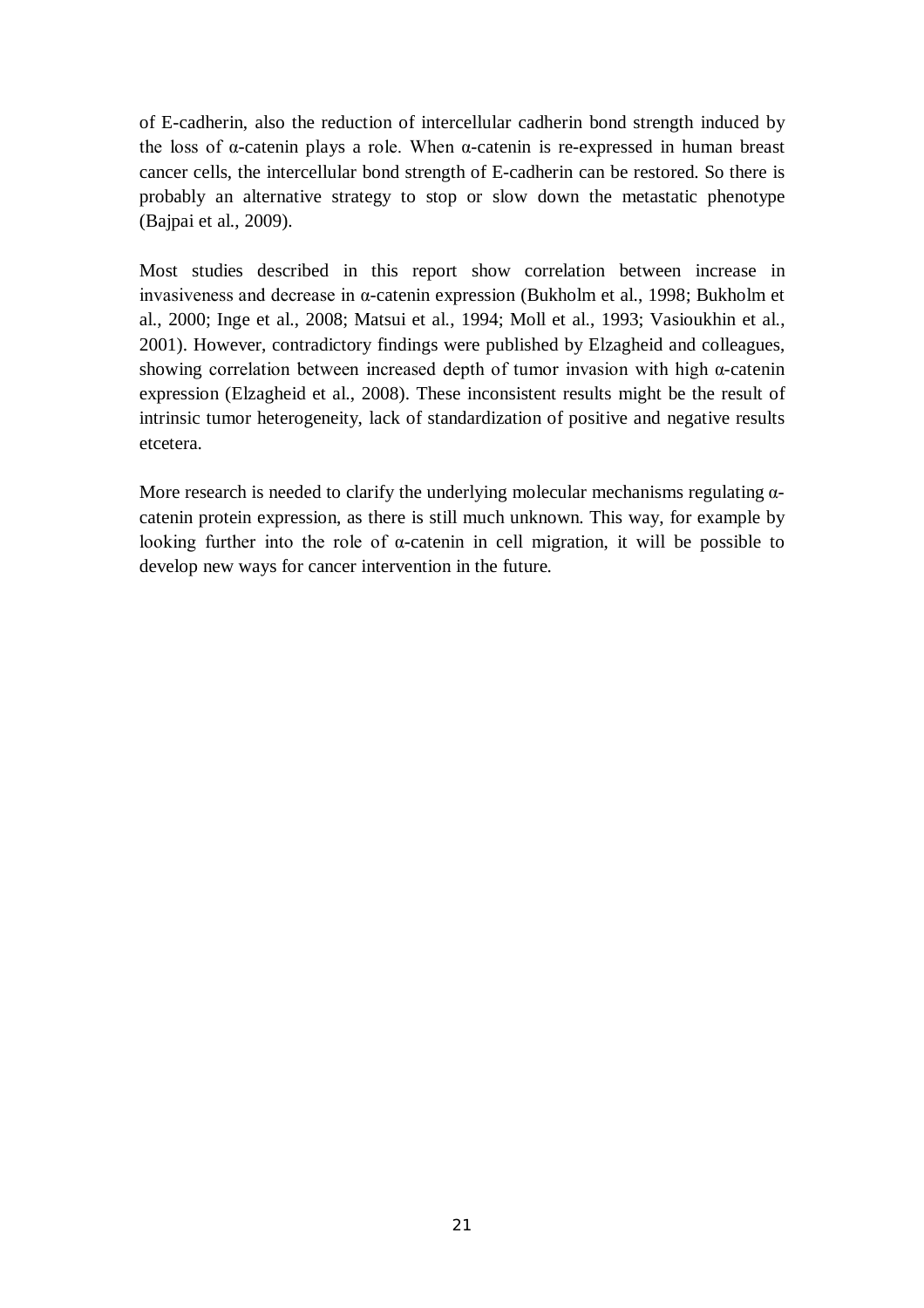#### **5. References**

- Abe, K., & Takeichi, M. (2008). EPLIN mediates linkage of the cadherin–catenin complex to F-actin and stabilizes the circumferential actin belt. *Proceedings of the National Academy of Sciences, 105*(1), 13.
- Ando-Akatsuka, Y., Saitou, M., Hirase, T., Kishi, M., Sakakibara, A., Itoh, M., et al. (1996). Interspecies diversity of the occludin sequence: CDNA cloning of human, mouse, dog, and ratkangaroo homologues. *The Journal of Cell Biology, 133*(1), 43.
- Arpino, G., Bardou, V. J., Clark, G. M., & Elledge, R. M. (2004). Infiltrating lobular carcinoma of the breast: Tumor characteristics and clinical outcome. *Breast Cancer Res, 6*(3), R149-R156.
- Bajpai, S., Feng, Y., Krishnamurthy, R., Longmore, G. D., & Wirtz, D. (2009). Loss of α-catenin decreases the strength of single E-cadherin bonds between human cancer cells. *Journal of Biological Chemistry, 284*(27), 18252.
- Benjamin, J. M., Kwiatkowski, A. V., Yang, C., Korobova, F., Pokutta, S., Svitkina, T., et al. (2010). αE-catenin regulates actin dynamics independently of cadherin-mediated cell–cell adhesion. *The Journal of Cell Biology, 189*(2), 339-352.
- Benjamin, J. M., & Nelson, W. J. (2008). Bench to bedside and back again: Molecular mechanisms of [alpha]-catenin function and roles in tumorigenesis. Paper presented at the *Seminars in Cancer Biology, , 18.* (1) pp. 53-64.
- Berx, G., Cleton-Jansen, A., Nollet, F., De Leeuw, W., Van de Vijver, M., Cornelisse, C., et al. (1995). E-cadherin is a tumour/invasion suppressor gene mutated in human lobular breast cancers. *The EMBO Journal, 14*(24), 6107.
- Berx, G., & Van Roy, F. (2001). The E-cadherin/catenin complex: An important gatekeeper in breast cancer tumorigenesis and malignant progression. *Breast Cancer Research, 3*(5), 289-293.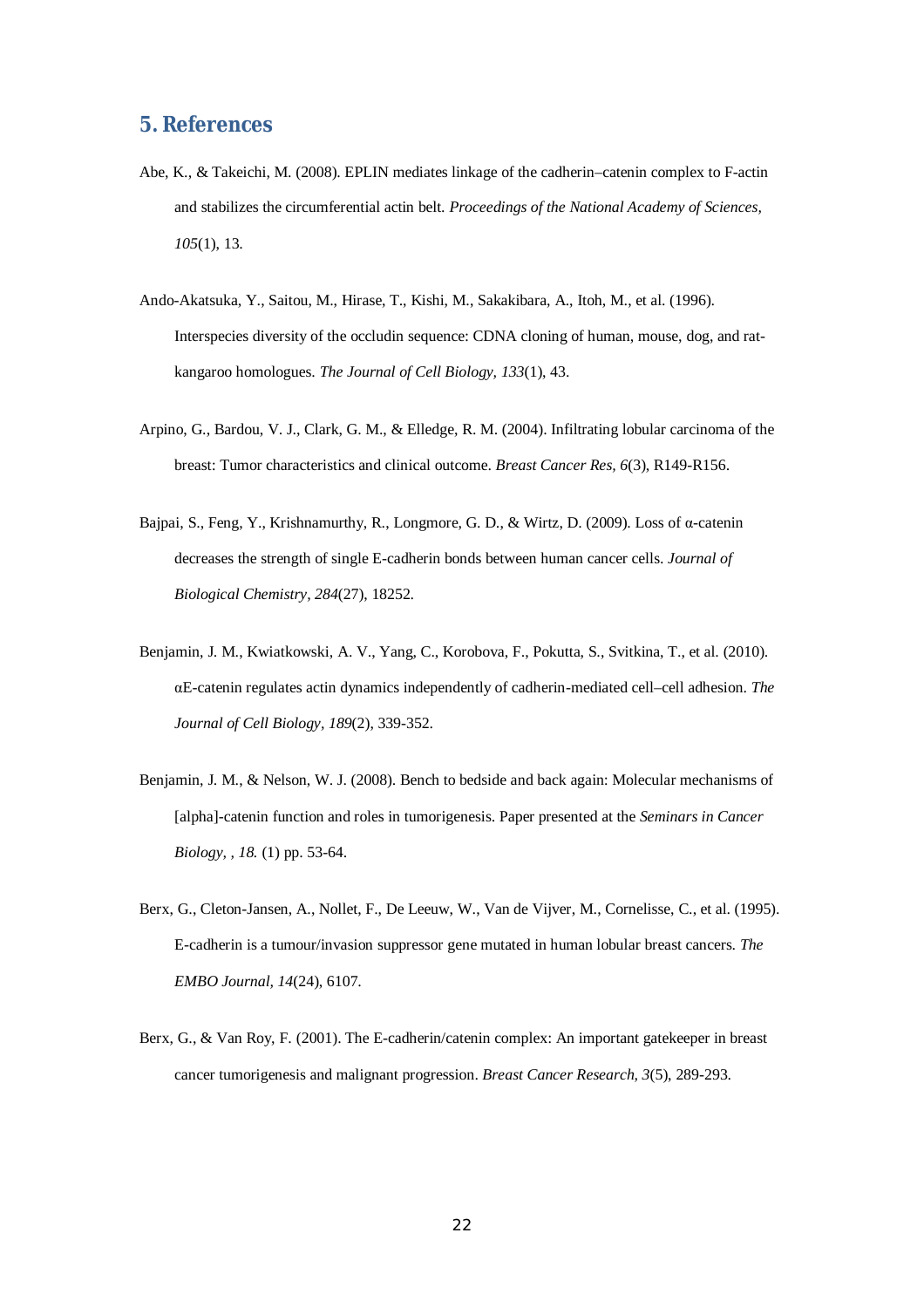- Brembeck, F. H., Schwarz-Romond, T., Bakkers, J., Wilhelm, S., Hammerschmidt, M., & Birchmeier, W. (2004). Essential role of BCL9-2 in the switch between β-catenin's adhesive and transcriptional functions. *Genes & Development, 18*(18), 2225.
- Brieher, W. M., Pruschy, M., & Gumbiner, B. M. (1997). Lateral clustering of the adhesive ectodomain: A fundamental determinant of cadherin function. *Current Biology, 7*(5), 308-315.
- Bukholm, I., Nesland, J., & Børresen‐Dale, A. L. (2000). Re‐expression of E‐cadherin, α‐catenin and β‐catenin, but not of γ‐catenin, in metastatic tissue from breast cancer patients. *The Journal of Pathology, 190*(1), 15-19.
- Bukholm, I., Nesland, J., Kåresen, R., Jacobsen, U., & Børresen‐Dale, A. L. (1998). E‐cadherin and α‐, β‐, and γ‐catenin protein expression in relation to metastasis in human breast carcinoma. *The Journal of Pathology, 185*(3), 262-266.
- Chen, Y. T., Stewart, D. B., & Nelson, W. J. (1999). Coupling assembly of the E-Cadherin/b-catenin complex to efficient endoplasmic reticulum exit and basal-lateral membrane targeting of Ecadherin in polarized MDCK cells. *The Journal of Cell Biology, 144*(4), 687--699.
- Coradini, D., Pellizzaro, C., Veneroni, S., Ventura, L., & Daidone, M. (2002). Infiltrating ductal and lobular breast carcinomas are characterised by different interrelationships among markers related to angiogenesis and hormone dependence. *British Journal of Cancer, 87*(10), 1105-1111.
- Davis, M. A., Ireton, R. C., & Reynolds, A. B. (2003). A core function for p120-catenin in cadherin turnover. *The Journal of Cell Biology, 163*(3), 525-534.
- Derksen, P. W. B., Braumuller, T. M., van der Burg, E., Hornsveld, M., Mesman, E., Wesseling, J., et al. (2011). Mammary-specific inactivation of E-cadherin and p53 impairs functional gland development and leads to pleomorphic invasive lobular carcinoma in mice. *Disease Models & Mechanisms, 4*(3), 347.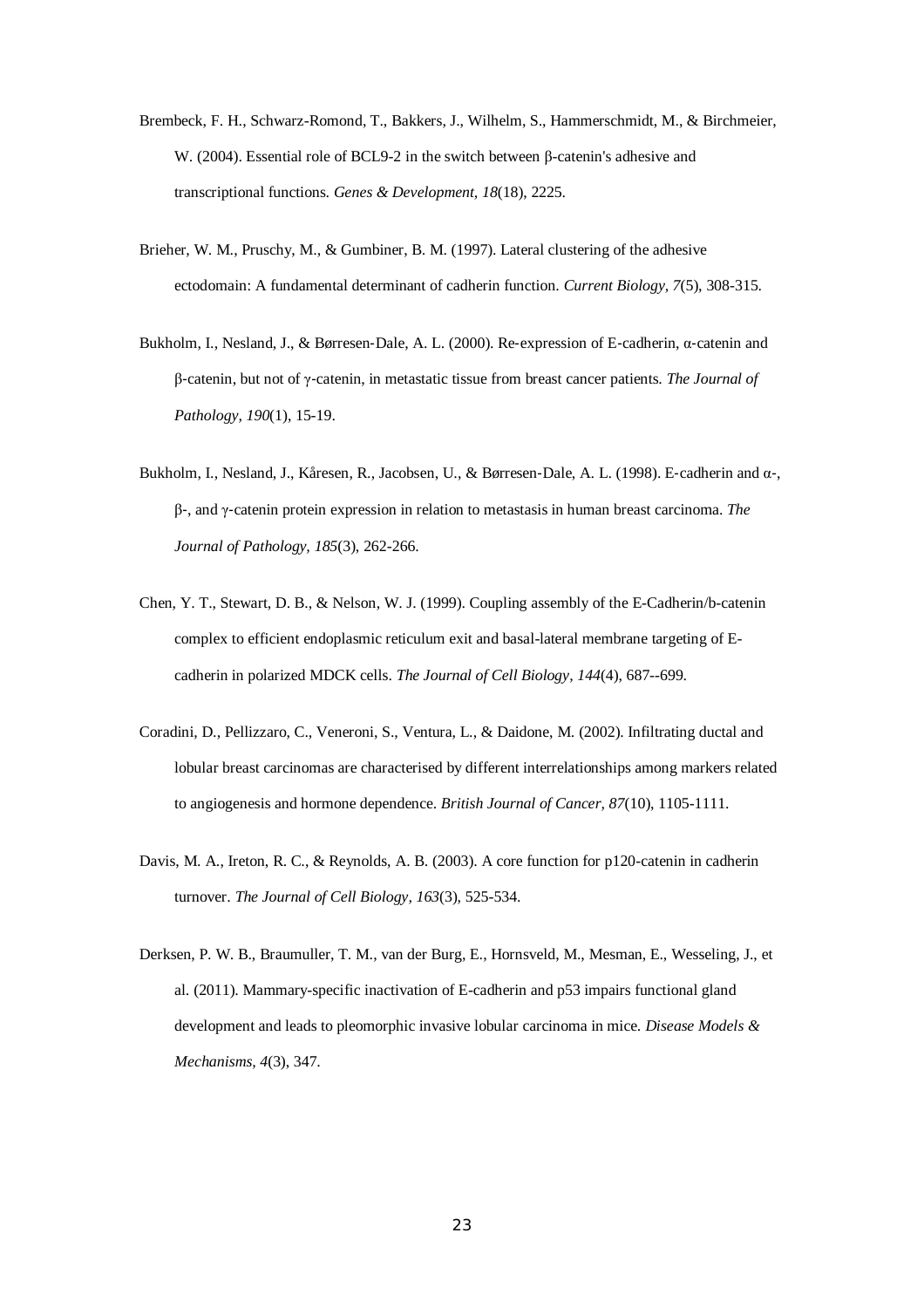- Derksen, P. W. B., Liu, X., Saridin, F., van der Gulden, H., Zevenhoven, J., Evers, B., et al. (2006). Somatic inactivation of E-cadherin and p53 in mice leads to metastatic lobular mammary carcinoma through induction of anoikis resistance and angiogenesis. *Cancer Cell, 10*(5), 437-449.
- Drees, F., Pokutta, S., Yamada, S., Nelson, W. J., & Weis, W. I. (2005). [Alpha]-catenin is a molecular switch that binds E-cadherin-[beta]-catenin and regulates actin-filament assembly. *Cell, 123*(5), 903-915.
- Elzagheid, A., Collan, Y., Buhmeida, A., Korkeila, E., Syrjänen, K., & Pyrhönen, S. (2008). Upregulation of a-catenin is associated with increased lymph node involvement in colorectal cancer. *World Journal of Gastroenterology, 14*(31), 4903-4908.
- Fidler, I. J., & Balch, C. M. (1987). The biology of cancer metastasis and implications for therapy. *Current Problems in Surgery, 24*(3), 129.
- Friedl, P., & Wolf, K. (2003). Tumour-cell invasion and migration: Diversity and escape mechanisms. *Nature Reviews Cancer, 3*(5), 362-374.
- Gates, J., & Peifer, M. (2005). Can 1000 reviews be wrong? actin,[alpha]-catenin, and adherens junctions. *Cell, 123*(5), 769-772.
- Halbleib, J. M., & Nelson, W. J. (2006). Cadherins in development: Cell adhesion, sorting, and tissue morphogenesis. *Genes & Development, 20*(23), 3199.
- Hartsock, A., & Nelson, W. J. (2008). Adherens and tight junctions: Structure, function and connections to the actin cytoskeleton. *Biochimica Et Biophysica Acta (BBA)-Biomembranes, 1778*(3), 660-669.
- Hinck, L., Näthke, I. S., Papkoff, J., & Nelson, W. J. (1994). Dynamics of cadherin/catenin complex formation: Novel protein interactions and pathways of complex assembly. *The Journal of Cell Biology, 125*(6), 1327-1340.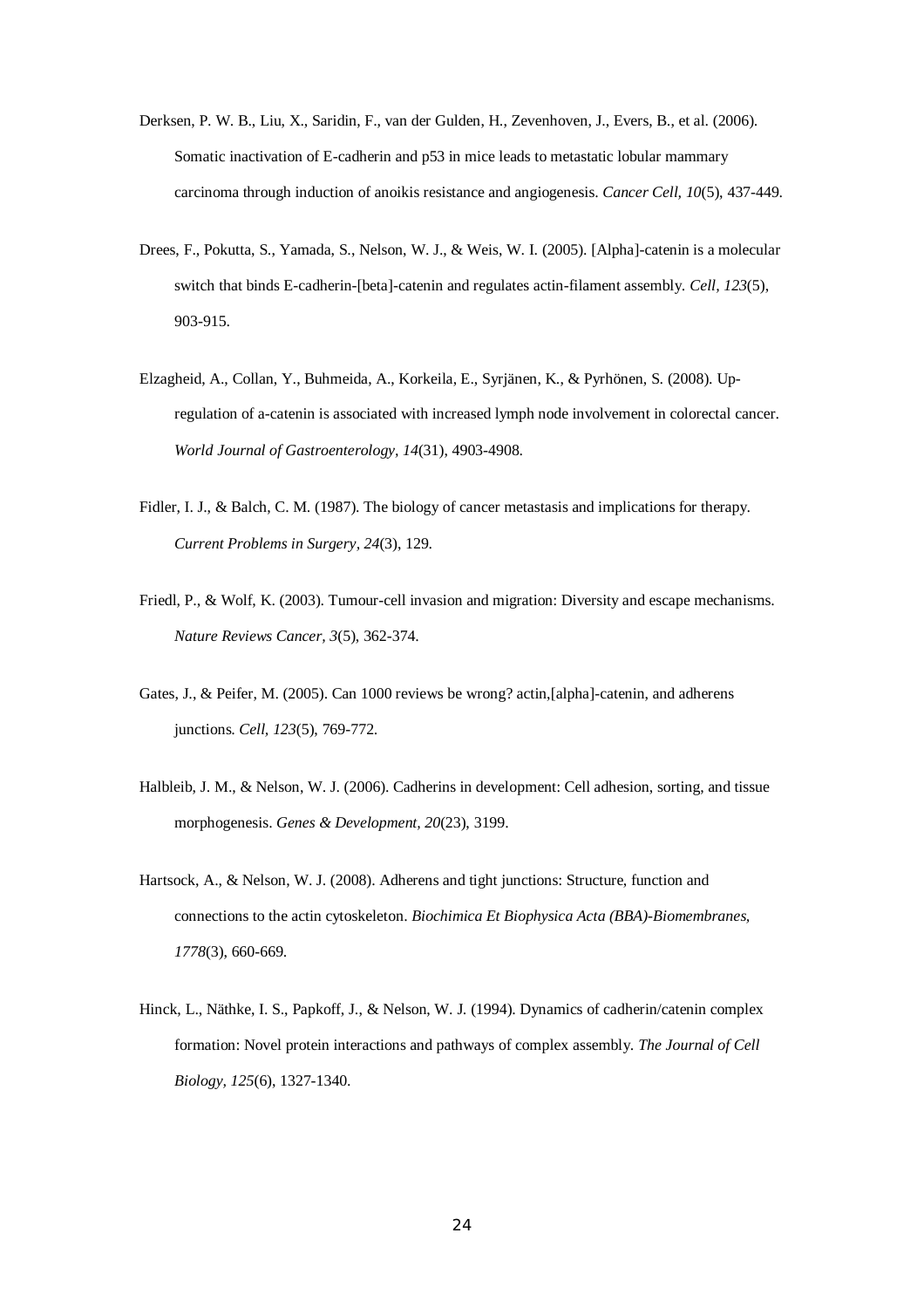- Hollestelle, A., Elstrodt, F., Timmermans, M., Sieuwerts, A. M., Klijn, J. G. M., Foekens, J. A., et al. (2010). Four human breast cancer cell lines with biallelic inactivating  $\alpha$ -catenin gene mutations. *Breast Cancer Research and Treatment, 122*(1), 125-133.
- Huber, A. H., Stewart, D. B., Laurents, D. V., Nelson, W. J., & Weis, W. I. (2001). The cadherin cytoplasmic domain is unstructured in the absence of beta-catenin: A possible mechanism for regulating cadherin turnover. *Journal of Biological Chemistry, 276*, 12301-12309.
- Inge, L. J., Rajasekaran, S. A., Wolle, D., Barwe, S. P., Tyazantsev, S., Ewing, C. M., et al. (2008). Alpha-catenin overrides src-dependent activation of beta-catenin oncogenic signaling. *Molecular Cancer Therapy, 7*(6), 1386--97.
- Jamora, C., & Fuchs, E. (2002). Intercellular adhesion, signalling and the cytoskeleton. *Nature Cell Biology, 4*(4), 101-101.
- Keller, R. (2002). Shaping the vertebrate body plan by polarized embryonic cell movements. *Science, 298*(5600), 1950.
- Kim, K., Pang, K. M., Evans, M., & Hay, E. D. (2000). Overexpression of β-catenin induces apoptosis independent of its transactivation function with LEF-1 or the involvement of major G1 cell cycle regulators. *Molecular Biology of the Cell, 11*(10), 3509-3523.
- Knudsen, K. A., Soler, A. P., Johnson, K. R., & Wheelock, M. J. (1995). Interaction of alpha-actinin with the cadherin/catenin cell-cell adhesion complex via alpha-catenin. *The Journal of Cell Biology, 130*(1), 67.
- Kobielak, A., & Fuchs, E. (2004). α-Catenin: At the junction of intercellular adhesion and actin dynamics. *Nature Reviews Molecular Cell Biology, 5*(8), 614-625.
- Korkola, J. E., DeVries, S., Fridlyand, J., Hwang, E. S., Estep, A. L. H., Chen, Y. Y., et al. (2003). Differentiation of lobular versus ductal breast carcinomas by expression microarray analysis. *Cancer Research, 63*(21), 7167.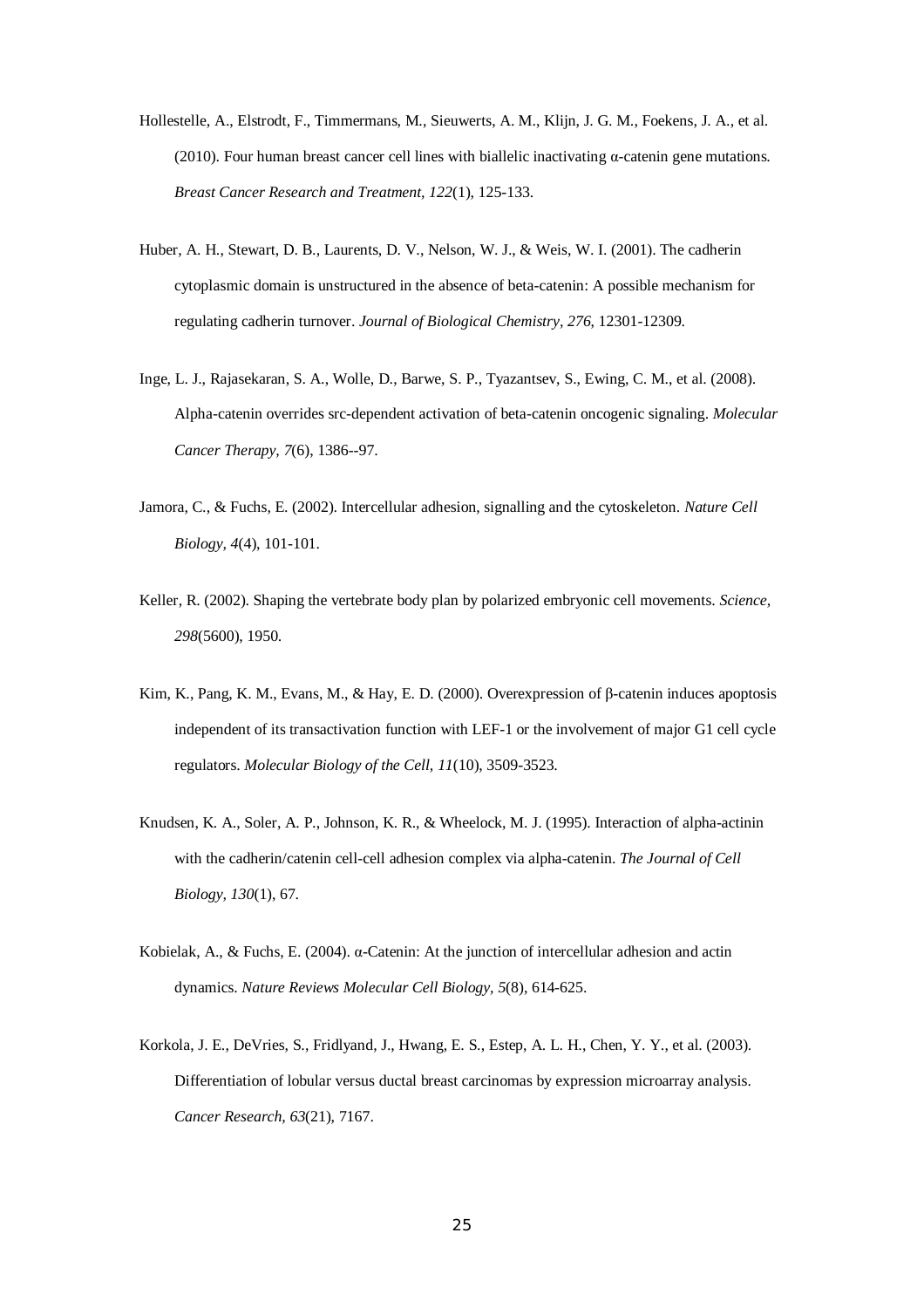- Koslov, E. R., Maupin, P., Pradhan, D., Morrow, J. S., & Rimm, D. L. (1997). Alpha-catenin can form asymmetric homodimeric complexes and/or heterodimeric complexes with beta-catenin. *The Journal of Biological Chemistry,*
- Kowalczyk, A. P., Bornslaeger, E. A., Norvell, S. M., Palka, H. L., & Green, K. J. (1998). Desmosomes: Intercellular adhesive junctions specialized for attachment of intermediate filaments. *International Review of Cytology, 185*, 237-302.
- Kozyraki, R., Scoazec, J., Flejou, J., D'errico, A., Bedossa, P., Terris, B., et al. (1996). Expression of cadherins and alpha-catenin in primary epithelial tumors of the liver. *Gastroenterology, 110*(4), 1137-1149.
- le Duc, Q., Shi, Q., Blonk, I., Sonnenberg, A., Wang, N., Leckband, D., et al. (2010). Vinculin potentiates E-cadherin mechanosensing and is recruited to actin-anchored sites within adherens junctions in a myosin II–dependent manner. *The Journal of Cell Biology, 189*(7), 1107.
- Lecuit, T. (2010). α-Catenin mechanosensing for adherens junctions. *Nature Cell Biology, 12*(6), 522- 524.
- Lewis, J. E., Wahl, J. K., Sass, K. M., Jensen, P. J., Johnson, K. R., & Wheelock, M. J. (1997). Crosstalk between adherens junctions and desmosomes depends on plakoglobin. *The Journal of Cell Biology, 136*(4), 919.
- Lubarsky, B., & Krasnow, M. A. (2003). Tube morphogenesis:: Making and shaping biological tubes. *Cell, 112*(1), 19-28.

Madara, J. L. (1988). Tight junction dynamics: Is paracellular transport regulated? *Cell, 53*(4), 497.

Matsui, S., Shiozaki, H., Inoue, M., Tamura, S., Doki, Y., Kadowaki, T., et al. (1994). Immunohistochemical evaluation of alpha-catenin expression in human gastric cancer. *Virchows Archiv, 424*(4), 375-381.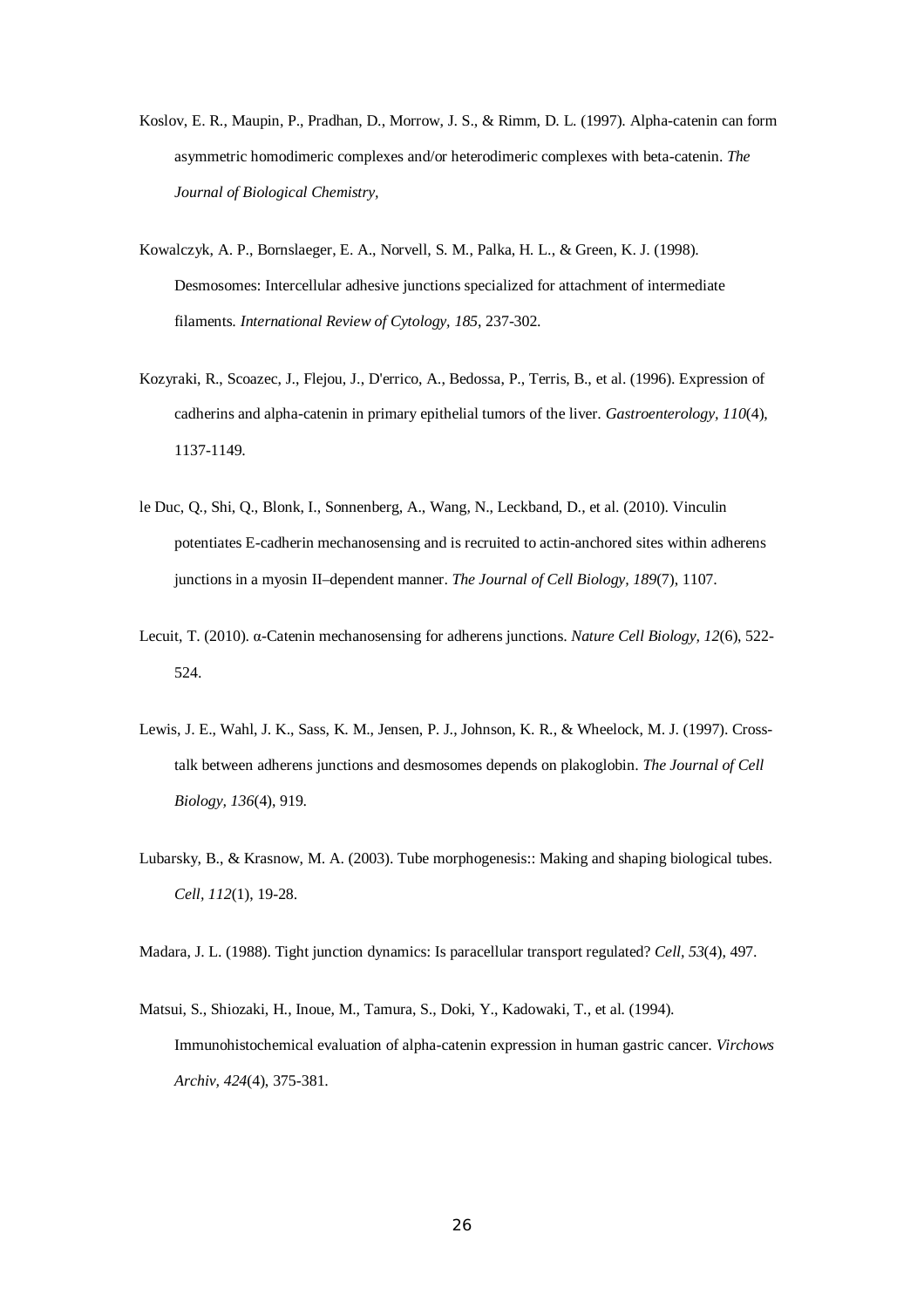- Mayer, B., Johnson, J. P., Leitl, F., Jauch, K. W., Heiss, M. M., Schildberg, F. W., et al. (1993). Ecadherin expression in primary and metastatic gastric cancer: Down-regulation correlates with cellular dedifferentiation and glandular disintegration. *Cancer Research, 53*(7), 1690.
- Menger, M., & Vollmar, B. (1996). Adhesion molecules as determinants of disease: From molecular biology to surgical research. *British Journal of Surgery, 83*(5), 588-601.
- Miyake, Y., Inoue, N., Nishimura, K., Kinoshita, N., Hosoya, H., & Yonemura, S. (2006). Actomyosin tension is required for correct recruitment of adherens junction components and zonula occludens formation. *Experimental Cell Research, 312*(9), 1637-1650.
- Moll, R., Mitze, M., Frixen, U. H., & Birchmeier, W. (1993). Differential loss of E-cadherin expression in infiltrating ductal and lobular breast carcinomas. *The American Journal of Pathology, 143*(6), 1731.
- Niessen, C. M. (2007). Tight junctions/adherens junctions: Basic structure and function. *Journal of Investigative Dermatology, 127*(11), 2525-2532.
- Noren, N. K., Liu, B. P., Burridge, K., & Kreft, B. (2000). p120 catenin regulates the actin cytoskeleton via rho family GTPases. *The Journal of Cell Biology, 150*(3), 567.
- Oda, H., Tsukita, S., & Takeichi, M. (1998). Dynamic behavior of the cadherin-based cell-cell adhesion system duringDrosophilaGastrulation. *Developmental Biology, 203*(2), 435-450.
- Ozono, K., Komiya, S., Shimamura, K., Ito, T., & Nagafuchi, A. (2011). Defining the roles of alphacatenin in cell adhesion and cytoskeleton organization: Isolation of F9 cells completely lacking cadherin-catenin complex. *Cell Structure and Function, 36*(1), 131-143.
- Perez-Moreno, M., & Fuchs, E. (2006). Catenins: Keeping cells from getting their signals crossed. *Developmental Cell, 11*(5), 601-612.
- Perl, A. K., Wilgenbus, P., Dahl, U., Semb, H., & Christofori, G. (1998). A causal role for E-cadherin in the transition from adenoma to carcinoma. *Nature, 392*(6672), 190-193.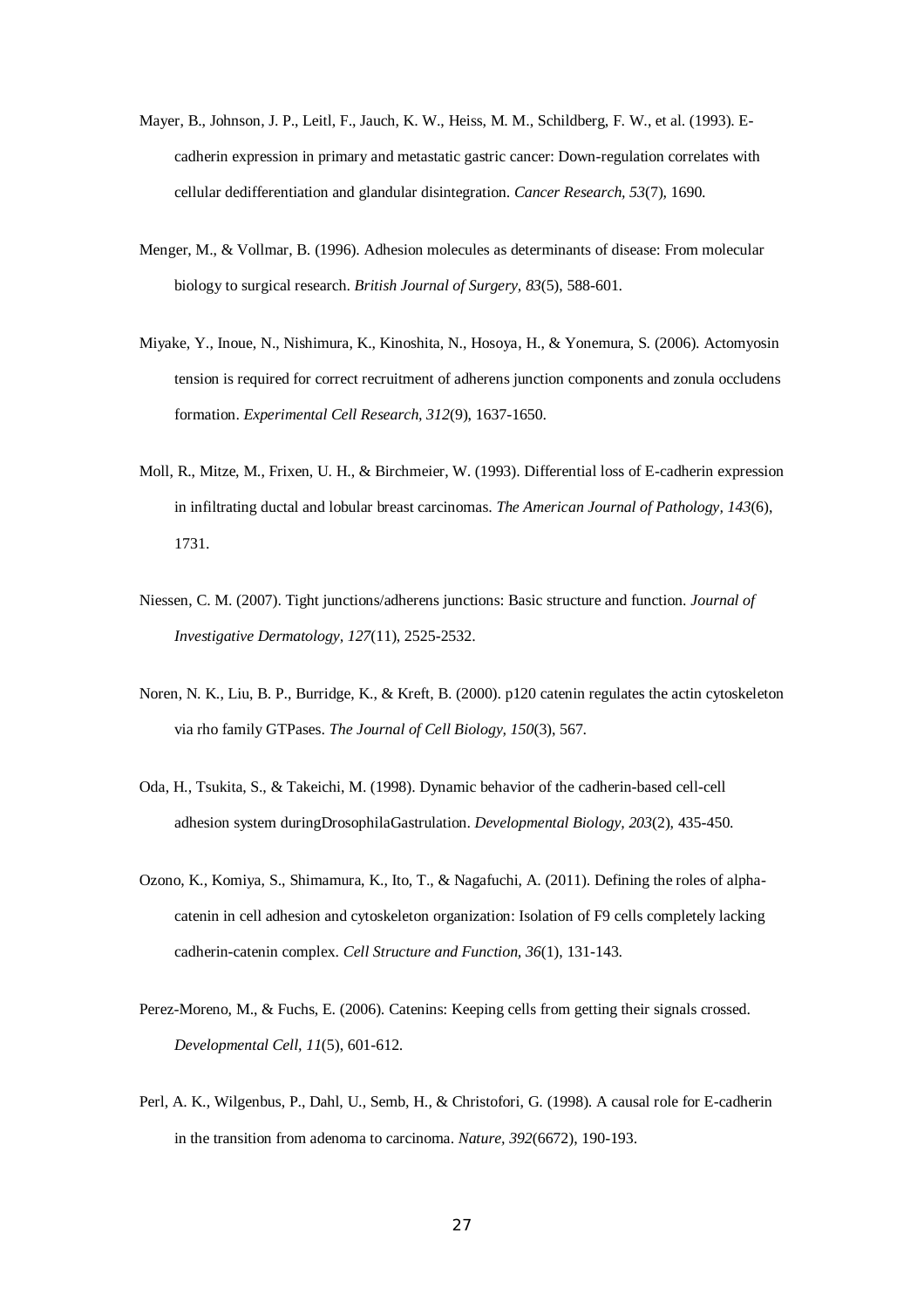- Piedra, J., Miravet, S., Castaño, J., Pálmer, H. G., Heisterkamp, N., Garcia de Herreros, A., et al. (2003). p120 catenin-associated fer and fyn tyrosine kinases regulate β-catenin tyr-142 phosphorylation and β-catenin-α-catenin interaction. *Molecular and Cellular Biology, 23*(7), 2287-2297.
- Pokutta, S., Drees, F., Takai, Y., Nelson, W. J., & Weis, W. I. (2002). Biochemical and structural definition of the l-afadin- and actin-binding sites of alpha-catenin. *Journal of Biological Chemistry, 277*, 18868-18874.
- Pokutta, S., & Weis, W. I. (2000). Structure of the dimerization and [beta]-catenin-binding region of [alpha]-catenin. *Molecular Cell, 5*(3), 533-543.
- Pokutta, S., & Weis, W. I. (2007). Structure and mechanism of cadherins and catenins in cell-cell contacts. *Annu.Rev.Cell Dev.Biol., 23*, 237-261.
- Prasad, C., Rath, G., Mathur, S., Bhatnagar, D., Parshad, R., & Ralhan, R. (2009). Expression analysis of E-cadherin, slug and GSK3β in invasive ductal carcinoma of breast. *BMC Cancer, 9*(1), 325.

Radisky, D. C. (2005). Epithelial-mesenchymal transition. *Journal of Cell Science, 118*(19), 4325.

- Reynolds, A. B., & Carnahan, R. H. (2004). Regulation of cadherin stability and turnover by p120ctn: Implications in disease and cancer. Paper presented at the *Seminars in Cell & Developmental Biology, , 15.* (6) pp. 657-663.
- Rimm, D. L., Koslov, E. R., Kebriaei, P., Cianci, C. D., & Morrow, J. S. (1995). Alpha 1(E)-catenin is an actin-binding and -bundling protein mediating the attachment of F-actin to the membrane adhesion complex. *Proceedings of the National Academy of Sciences of the United States of America (PNAS), 92*, 8813–8817.
- Schackmann, R. C. J., van Amersfoort, M., Haarhuis, J. H. I., Vlug, E. J., Halim, V. A., Roodhart, J. M. L., et al. (2011). Cytosolic p120-catenin regulates growth of metastatic lobular carcinoma through Rock1-mediated anoikis resistance. *J Clin Invest,*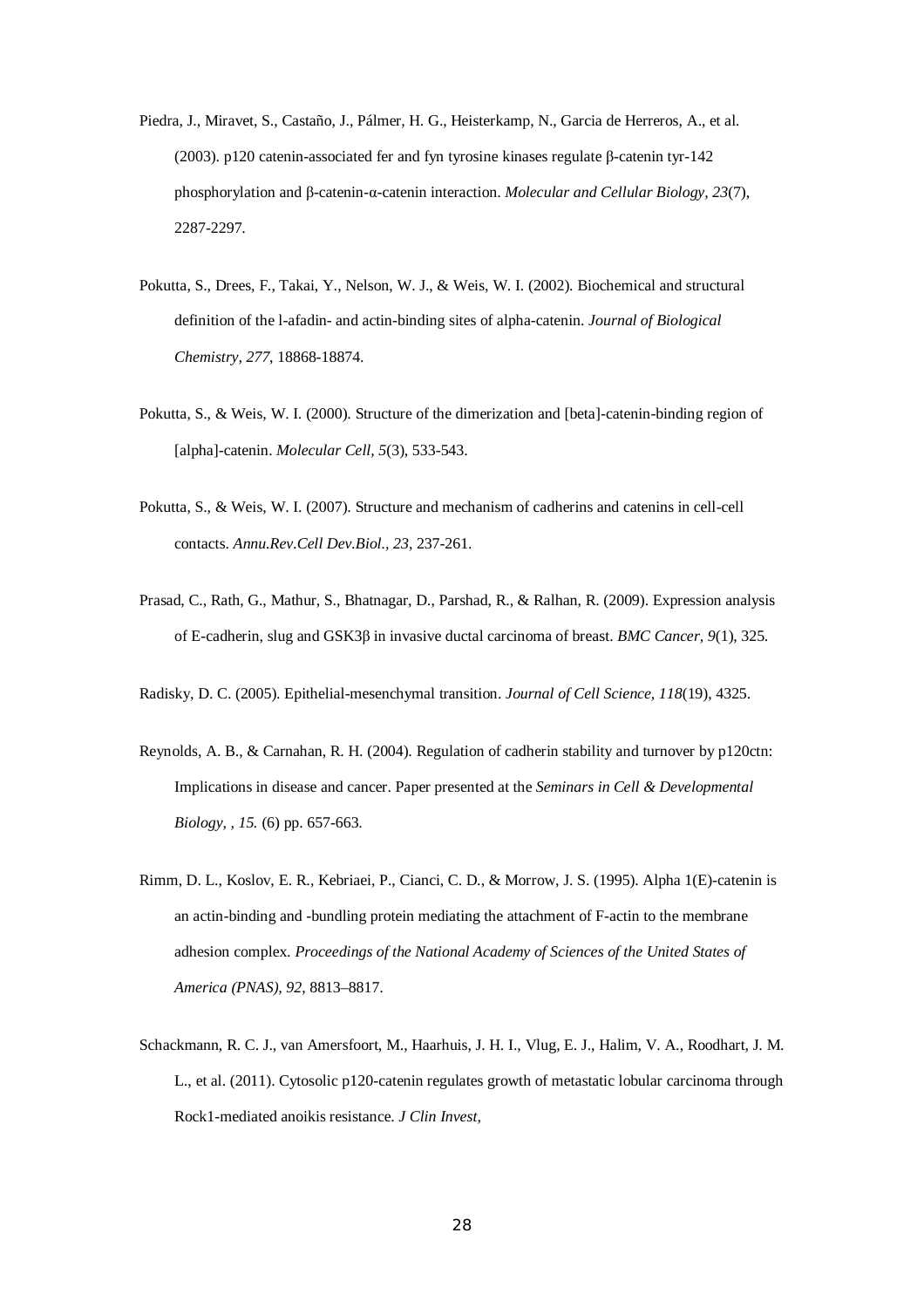- Schneeberger, E. E., & Lynch, R. D. (1992). Structure, function, and regulation of cellular tight junctions. *American Journal of Physiology-Lung Cellular and Molecular Physiology, 262*(6), L647-L661.
- Sehgal, R. N. M., Gumbiner, B. M., & Reichardt, L. F. (1997). Antagonism of cell adhesion by an αcatenin mutant, and of the wnt-signaling pathway by α-catenin in *xenopus* embryos. *Journal of c, 139*(4), 1033-1046.
- Setoyama, T., Natsugoe, S., Okumura, H., Matsumoto, M., Uchikado, Y., Yokomakura, N., et al. (2007). Alpha-catenin is a significant prognostic factor than E-cadherin in esophageal squamous cell carcinoma. *Journal of Surgical Oncology, 95*(2), 148-155.
- Shimazui, T., Giroldi, L. A., Bringuier, P. P., Oosterwijk, E., & Schalken, J. A. (1996). Complex cadherin expression in renal cell carcinoma. *Cancer Research, 56*(14), 3234.
- Shiozaki, H., Iihara, K., Oka, H., Kadowaki, T., Matsui, S., Gofuku, J., et al. (1994). Immunohistochemical detection of alpha-catenin expression in human cancers. *The American Journal of Pathology, 144*(4), 667.
- Silvis, M. R., Kreger, B. T., Lien, W. H., Klezovitch, O., Rudakova, G. M., Camargo, F. D., et al. (2011). Alpha-catenin is a tumor suppressor that controls cell accumulation by regulating the localization and activity of the transcriptional coactivator Yap1. *Science Signaling, 4*(174), ra33. doi:10.1126/scisignal.2001823; 10.1126/scisignal.2001823
- Singh, M., Darcy, K. M., Brady, W. E., Clubwala, R., Weber, Z., Rittenbach, J. V., et al. (2011). Cadherins, catenins and cell cycle regulators: Impact on survival in a gynecologic oncology group phase II endometrial cancer trial. *Gynecologic Oncology,*
- Thiery, J. P. (2002). Epithelial–mesenchymal transitions in tumour progression. *Nature Reviews Cancer, 2*(6), 442-454.
- Troyanovsky, R. B., Klingelhofer, J., & Troyanovsky, S. M. (2011). Alpha-catenin contributes to the strength of E-cadherin-p120 interactions. *Molecular Biology of the Cell,*